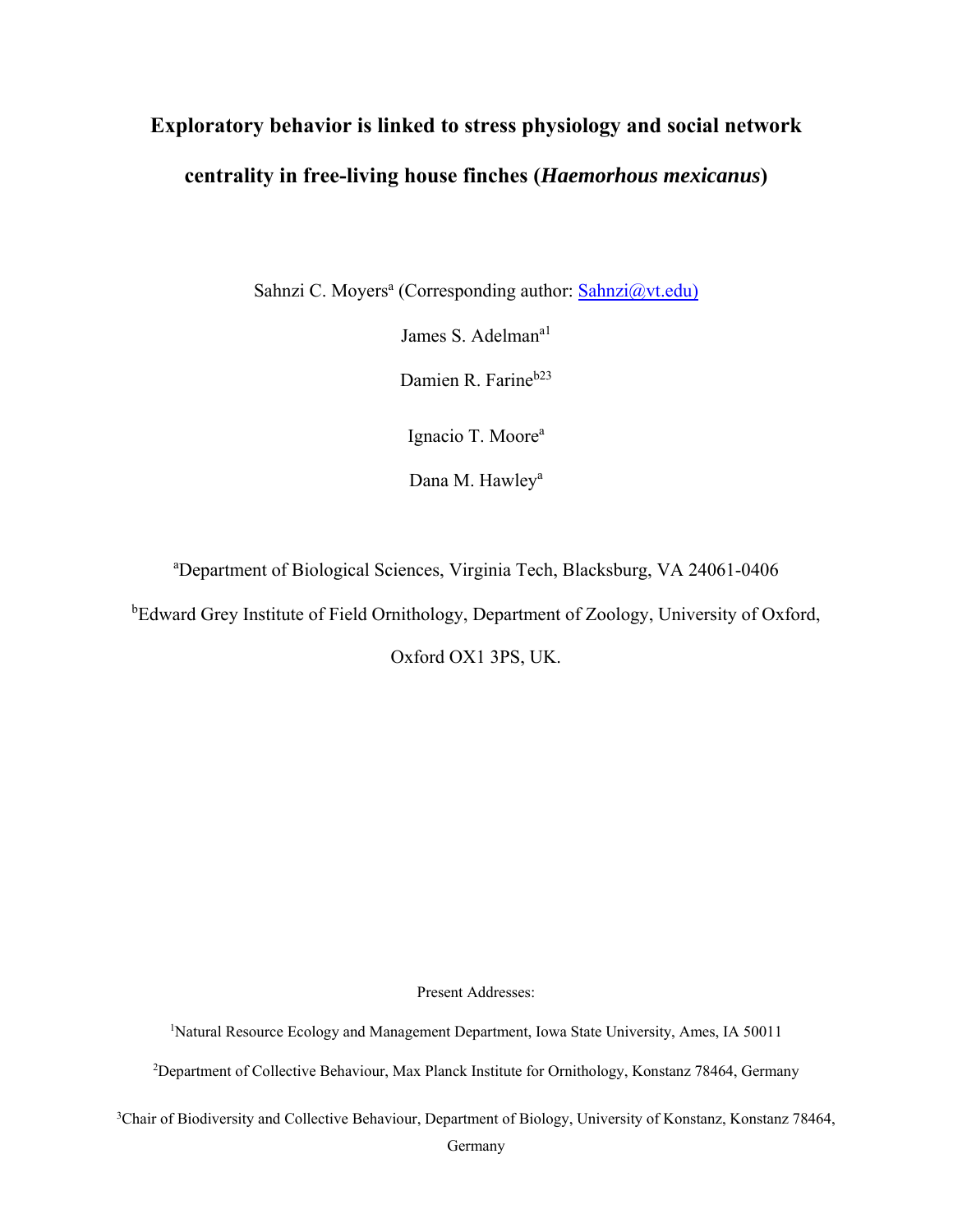#### **Abstract**

Animal personality has been linked to individual variation in both stress physiology and social behaviors, but few studies have simultaneously examined covariation between personality traits, stress hormone levels, and behaviors in free-living animals. We investigated relationships between exploratory behavior (one aspect of animal personality), stress physiology, and social and foraging behaviors in wild house finches (*Haemorhous mexicanus*). We conducted novel environment assays after collecting samples of baseline and stress-induced plasma corticosterone concentrations from a subset of house finches. We then fitted individuals with Passive Integrated Transponder tags and monitored feeder use and social interactions at radio-frequency identification equipped bird feeders. First, we found that individuals with higher baseline corticosterone concentrations exhibit more exploratory behaviors in a novel environment. Second, more exploratory individuals interacted with more unique conspecifics in the wild, though this result was stronger for female than for male house finches. Third, individuals that were quick to begin exploring interacted more frequently with conspecifics than slow-exploring individuals. Finally, exploratory behaviors were unrelated to foraging behaviors, including the amount of time spent on bird feeders, a behavior previously shown to be predictive of acquiring a bacterial disease that causes annual epidemics in house finches. Overall, our results indicate that individual differences in exploratory behavior are linked to variation in both stress physiology and social network traits in free-living house finches. Such covariation has important implications for house finch ecology, as both traits can contribute to fitness in the wild.

**Keywords:** animal personality, corticosterone, exploratory behavior, social network, house finch (*Haemorhous mexicanus*)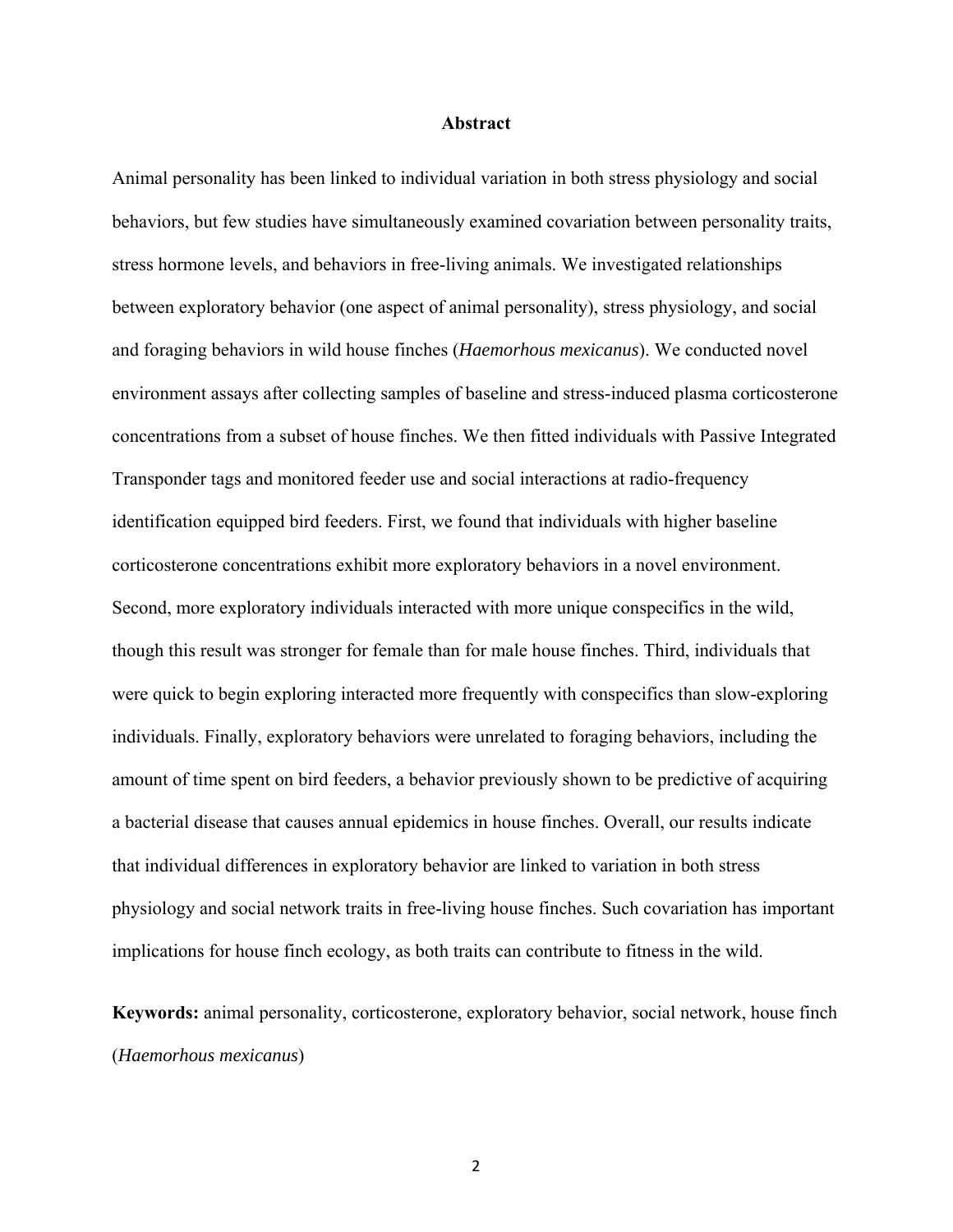# **Introduction**

Animal personalities, or consistent inter-individual differences in behavior (Réale et al., 2010; Sih et al., 2004), influence the ways in which an individual interacts with conspecifics, other species, and the environment (e.g. Aplin et al., 2013; Boyer et al., 2010; Favati et al., 2014; Pruitt and Modlmeier, 2015). One of the most commonly studied behavioral heterogeneities in the context of animal personalities is response to novelty, wherein individuals are often placed on a behavioral spectrum that ranges from "bold" (displaying exploratory behaviors) to "shy" (displaying neophobic behaviors) based on their responses to novel environments, objects, and/or conspecifics (e.g. Dingemanse et al., 2007; Drent et al., 2002; Sih et al., 2004; Verbeek et al., 1994). This central axis of personality has the potential to link consistent differences in individual stress physiology (Carere et al., 2010), interactions with conspecifics (e.g. social network position; Aplin et al., 2013; McCowan and Griffith, 2015; Snijders et al., 2014), and interactions with the environment (e.g. Boon et al., 2008; Boyer et al., 2010). While previous studies have explored different aspects of these links between physiology and behavior, none have simultaneously examined stress physiology, exploratory tendencies, and other potentially correlated behaviors (e.g. social behaviors) in the wild, thus limiting our ability to understand how these traits interact to influence individual fitness.

Because of the pleiotropic effects of hormones on diverse traits (McGlothlin and Ketterson, 2008), numerous recent studies have examined how personality traits such as exploratory behavior are linked to endocrine physiology, and in particular, to reactivity of the hypothalamic-pituitary-adrenal (HPA) axis, which produces glucocorticoids (Carere et al., 2010; Hau et al., 2016). Although the directionality of these links is challenging to unravel, experimental selection for fast exploration in great tits resulted in lower baseline corticosterone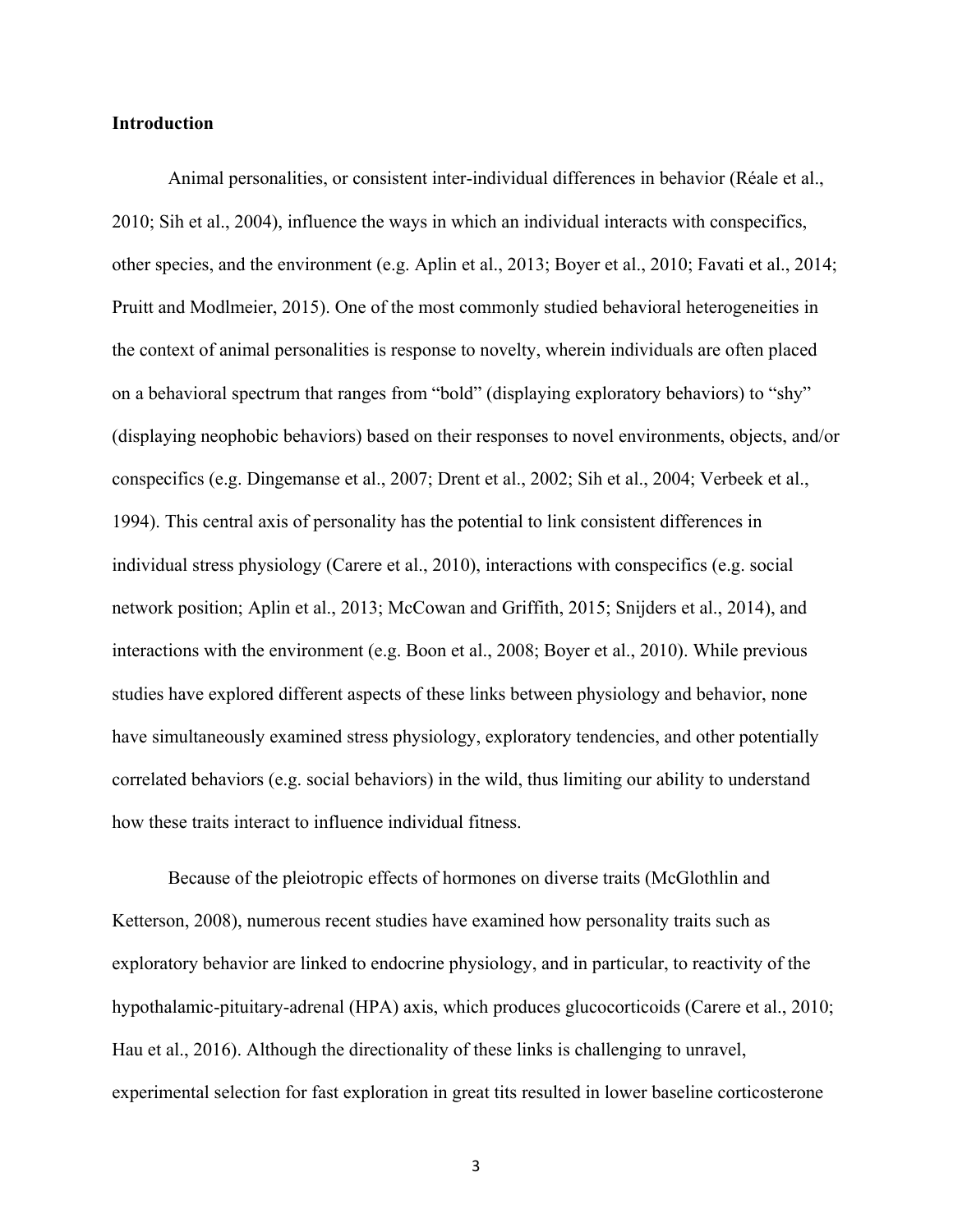concentrations in both adults and nestlings relative to lines selected for slow exploration (Baugh et al., 2012; Stöwe et al., 2010). By contrast, zebra finches selected for higher stress-induced corticosterone concentrations showed greater risk-taking behavior relative to birds in other lines (Martins et al., 2007). Thus, exploration behavior and HPA reactivity appear to be strongly linked, and at least in some cases, genetically correlated. However, the direction of relationships between stress hormones (glucocorticoids) and boldness behaviors is not always consistent across taxa. For many species of mammals, such as mice, rats, and pigs, shy individuals show higher stress-induced glucocorticoid concentrations than bold individuals (reviewed in Carere et al., 2010). However, for birds, the relationship between personality and concentrations of the glucocorticoid corticosterone (CORT) is less clear. Higher stress-induced CORT concentrations have been correlated with slow exploration tendencies in great tits (*Parus major*) (Baugh et al., 2013, 2012; Carere et al., 2010), house sparrows (*Passer domesticus*) (Lendvai et al., 2011), and dark-eyed juncos (*Junco hyemalis*) (Atwell et al., 2012). However, for captive zebra finches (*Taeniopygia guttata*) selectively bred to have low corticosterone production, individuals with higher stress-induced circulating CORT concentrations exhibited more exploratory behaviors than individuals with lower circulating CORT concentrations, though this pattern was not present in the high corticosterone production selection line (Martins et al., 2007). Overall, while shy or slow-exploring individuals generally harbor higher stress-induced CORT concentrations in the taxa studied to date, more studies are needed to determine the generality of this pattern (at least within birds) or to explore environmental or life-history differences underlying the directionality of this relationship.

There is also accumulating evidence that animal personality and components thereof (i.e. exploratory behaviors) are linked to social interactions among conspecifics (both non-aggressive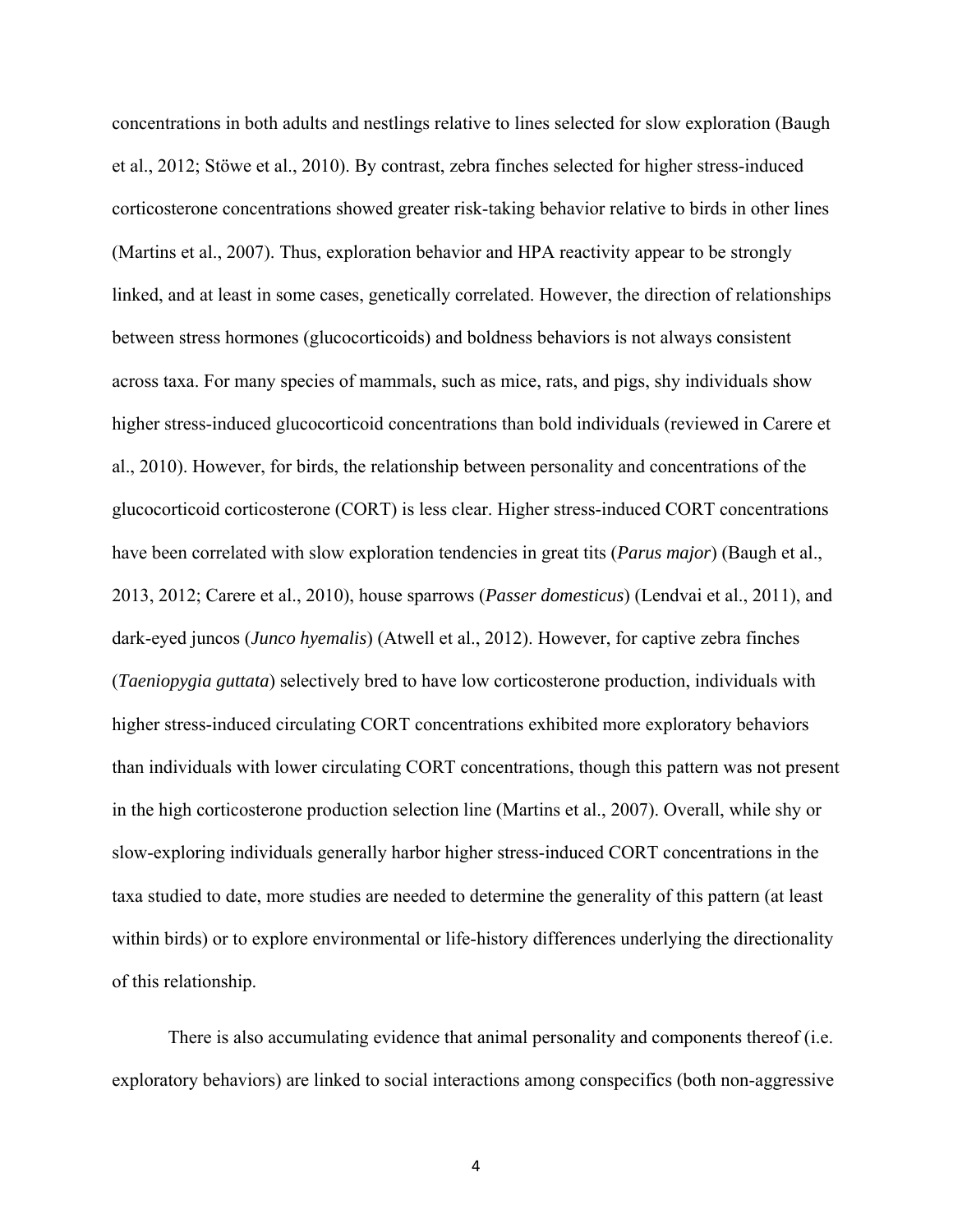and agonistic). However, studies linking personality to social behaviors have also yet to yield broad patterns. For some species, such as grey kangaroos (*Macropus giganteus*) and zebra finches, shy animals tend to associate with larger groups (Best et al., 2015; L. S. McCowan and Griffith, 2015), presumably because there is safety in numbers (Best et al., 2015). In contrast, shy three-spined sticklebacks (*Gasterosteus aculeatus*) associate with fewer individuals (Pike et al., 2008), and less exploratory great tits hold more peripheral (less central) positions within social networks in the wild (Aplin et al., 2013; Snijders et al., 2014), but maintain more stable social relationships (Aplin et al., 2013). Animal personality can also influence the nature of the social interactions that individuals experience, as exploratory behavior has been linked to aggression in several studies (reviewed in Sih et al., 2004). Additionally, boldness and aggression have been shown to be positively correlated with social dominance in a number of taxa (Dingemanse and De Goede, 2004; Drent et al., 1996; Favati et al., 2014). Finally, exploration has been positively associated with the degree of habitat exploration (e.g. van Overveld and Matthysen, 2010), which may impact the type and extent of social interactions that individuals experience. Investigating how differences in exploratory behavior correlate with the degree and nature of social interactions can give us a broader understanding of how behavioral heterogeneity at the individual level can influence the patterns of how groups of conspecifics interact with one another, i.e. the social structure or social network.

Overall, exploratory behavior has been linked to traits potentially relevant for both susceptibility to pathogens (e.g., stress hormone levels, which can cause immunomodulation) and the likelihood of individual exposure to pathogens (e.g., social behaviors, habitat exploration). Thus, this axis of personality has been associated with increased or decreased individual risk of some parasites and pathogens, although the relative roles of individual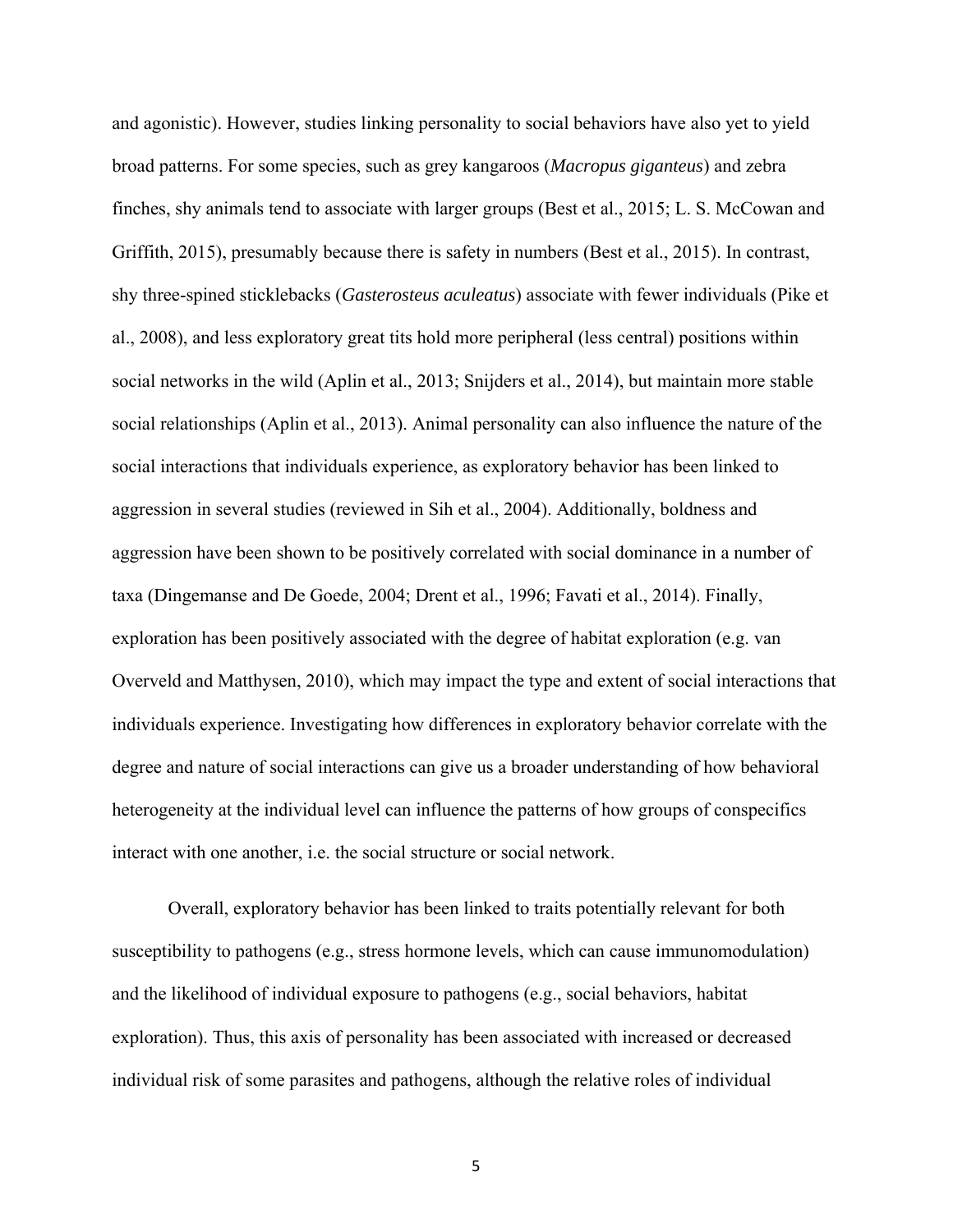variation in susceptibility versus exposure in driving these patterns is often difficult to discern (Barber and Dingemanse, 2010). In general, studies have found a positive relationship between individual boldness and parasite or pathogen risk: bolder or more exploratory individuals had higher ectoparasite loads than shy individuals in both Siberian chipmunks (*Tamias sibiricus*) and firebugs (*Pyrrhocoris apterus*) (Boyer et al., 2010; Gyuris et al., 2016), and bolder feral cats (*Felis catus L.*) and deer mice (*Peromyscus maniculatus*) showed higher seroprevalence of viral and bacterial pathogens, respectively (Dizney and Dearing, 2013; Natoli et al., 2005). In a study that tracked transmission using a labeled, inert bacterium (and thus isolated effects of exploratory behavior on exposure alone), bold female social spiders (*Stegodyphus dumicola*) had a higher risk of acquiring a cuticular bacterial species (Keiser et al., 2016). Effects of personality traits on susceptibility to parasites and pathogens are less well understood (reviewed in Lopes, 2017), but firebugs that mount stronger immune responses behave more boldly (Gyuris et al., 2016), and wild-caught greenfinches (*Carduelis chloris*) with a calmer coping style while in captivity mount stronger antibody responses to a novel antigen (Sild et al., 2011). The causative role of stress hormones in underlying personality-related differences in susceptibility to pathogens is challenging to unravel, but because stress hormones induce immunomodulation or suppression in many systems (reviewed in Demas et al., 2011), these hormones have the potential to significantly alter host susceptibility to pathogens. For example, a recent study on wild-caught Belding's ground squirrels *(Urocitellus beldingi)* found that experimentally blocking the actions of glucocorticoid receptors eliminated relationships between CORT levels and both exploratory behavior and a metric of innate immunity (Dosmann et al., 2015). Overall, exploration behavior may be an example of a trait that integrates phenotypic covariation in both the likelihood of exposure to pathogens (via behavioral differences) and susceptibility to infection once exposed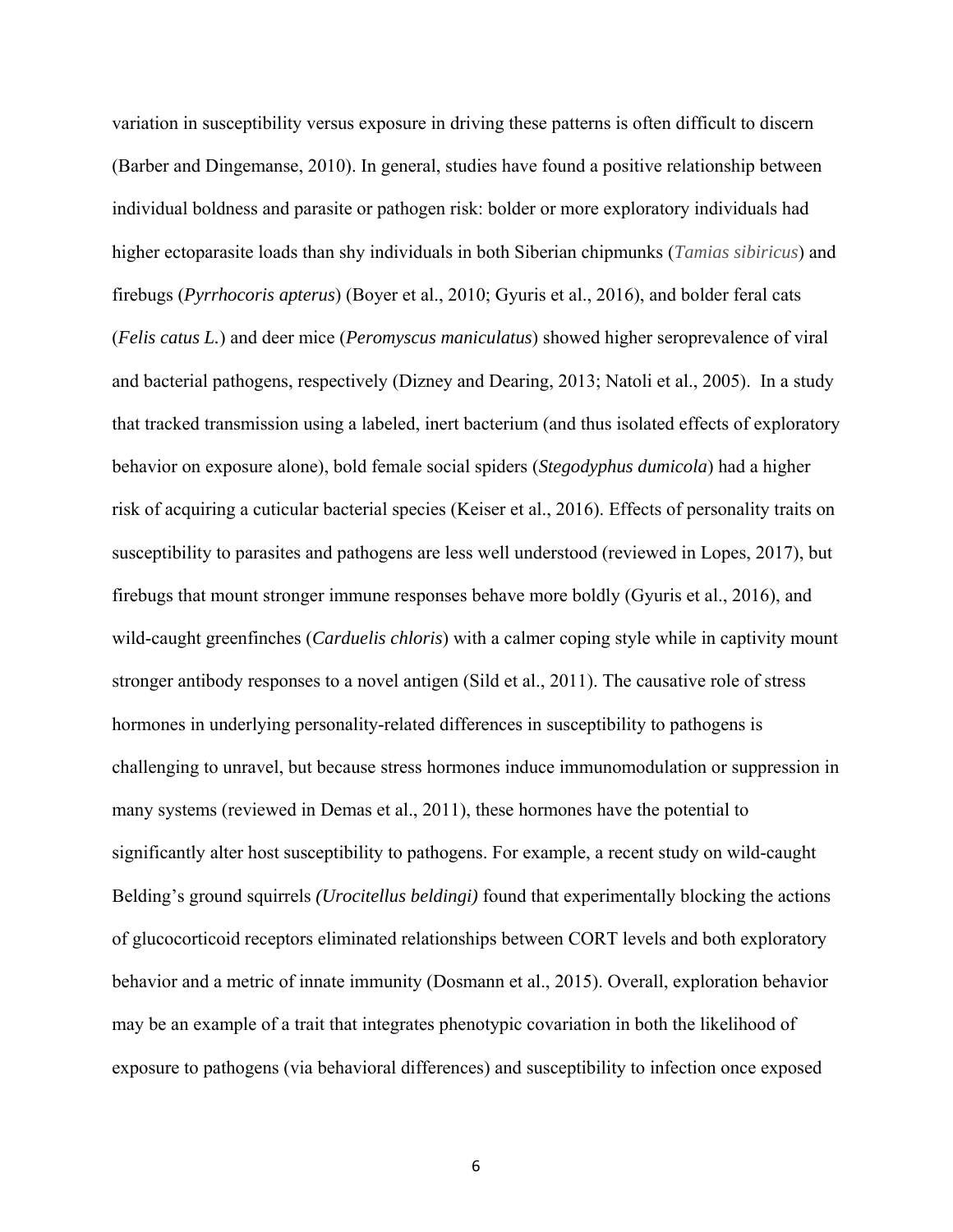(via physiological differences), with important population-level consequences for infectious disease dynamics (Hawley et al., 2011). Understanding how exploratory behaviors link to both inter-individual differences in exposure-relevant behaviors and physiology within a single study population will shed light on this possibility.

In this study, we explored the relationships between exploratory behavior, hormonal stress physiology, and social and foraging behaviors in wild house finches (*Haemorhous mexicanus*). House finches are common songbirds found across North America, and form loose winter flocks during their non-breeding season (Altizer et al., 2004; Thompson, 1960a). House finches can be regularly observed competing for access to food, with more dominant individuals aggressively displacing subordinate individuals at feeders, as well as successfully defending their positions from challengers (Hawley et al., 2006; Thompson, 1960b). House finches also largely forage at backyard bird feeders during the non-breeding season, which make them an excellent species for tracking social and foraging behaviors at radiofrequency identification (RFID) equipped feeding stations. Furthermore, the use of bird feeders by house finches has been linked to the risk of transmission of a naturally occurring bacterial pathogen, *Mycoplasma gallisepticum* (Adelman et al., 2015b; Dhondt et al., 2007a; Hartup et al., 1998), that causes annual outbreaks in eastern North American house finch populations during the non-breeding season (Altizer et al. 2004). This pathogen causes conjunctivitis in house finches and is associated with reduced overwinter survival (Faustino et al., 2004), likely due to a reduced ability to find food or evade predators (Adelman et al., 2017). Individual house finches that spend more time on feeders are both more likely to acquire and spread *Mycoplasma gallisepticum* (Adelman et al., 2015b) which suggests that foraging behaviors are important for disease risk in this system.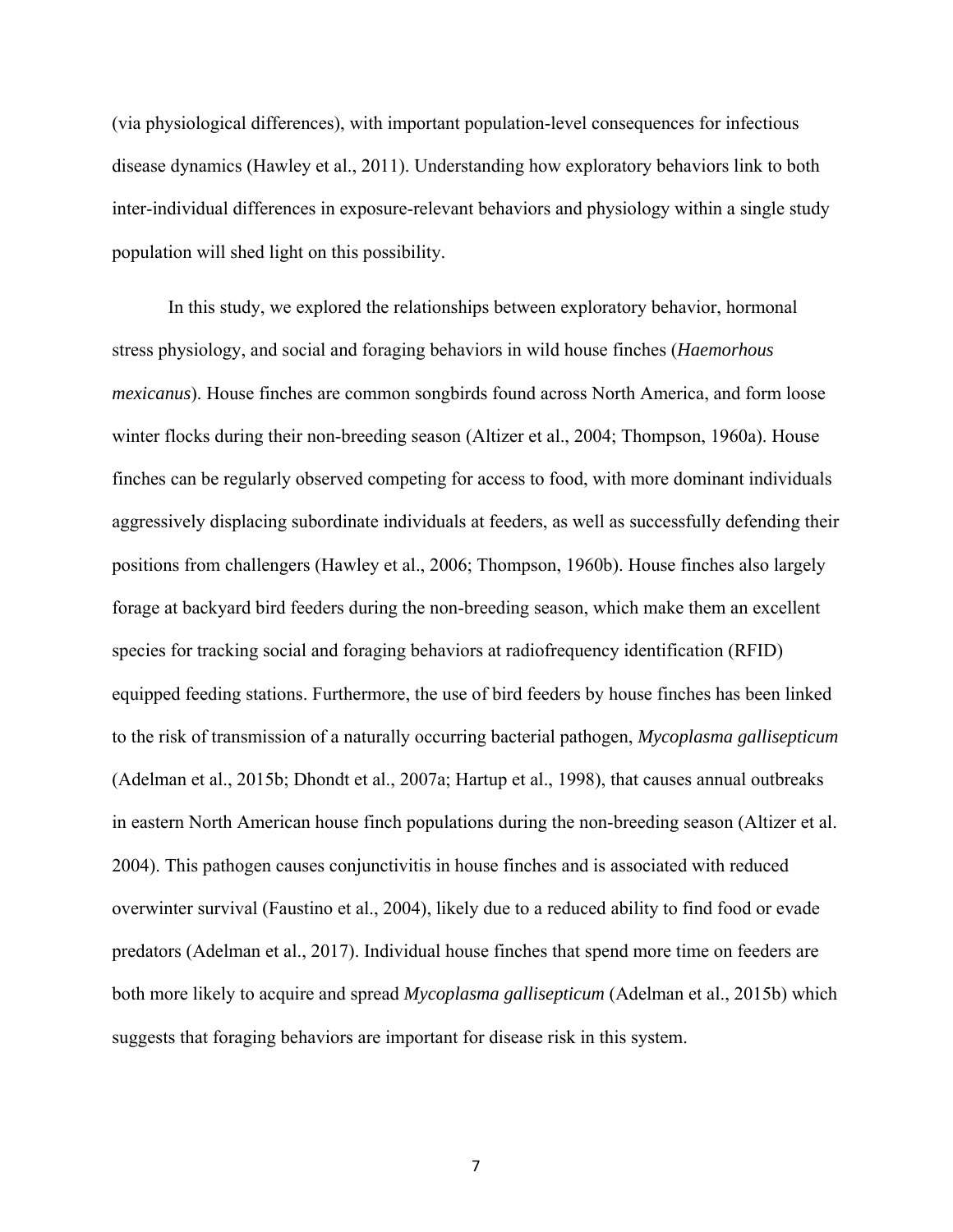We first examine whether exploratory behavior is linked to stress physiology in the house finch. To do this, we caught wild house finches during the non-breeding season and assessed baseline and stress-induced CORT concentrations for a subset of birds at capture. We then assayed their response to a novel environment 24 hours after capture before banding, marking, and releasing them. In line with the patterns found in many species of songbirds, we predicted that more exploratory house finches would have lower baseline and stress-induced CORT concentrations than less exploratory conspecifics. We then test whether exploratory behaviors in wild house finches is linked to inter-individual variation in foraging behaviors, aggressive behaviors, and social network metrics. Because exploratory behavior could be linked to movement across the landscape or to risk-taking behaviors (e.g. Quinn et al., 2011; Stuber et al., 2013) such as foraging at feeders in open habitat (Dunn and Tessaglia, 1994), we predicted that more exploratory house finches would visit more unique feeders in our study population. We also predicted that exploratory birds would spend more overall time on bird feeders than less exploratory birds, either due to functional linkages between boldness and energetic requirements (Careau et al., 2008), or because bolder songbirds typically have higher social dominance (e. g. David et al., 2011; Drent et al., 1996; Favati et al., 2014), which should allow bolder individuals greater access to bird feeders. Similarly, because exploration has been positively correlated with aggression in several taxa (e.g. Huntingford, 1976; Sih et al., 2004; Verbeek et al., 1996), we predicted that more exploratory birds would engage in more aggressive interactions than less exploratory birds. Lastly, as has been shown in great tits (Aplin et al., 2013), we predicted that more exploratory birds would hold a more central position within social networks (e.g. interact with more individuals, engage in more interactions, etc.) in the wild than less exploratory birds.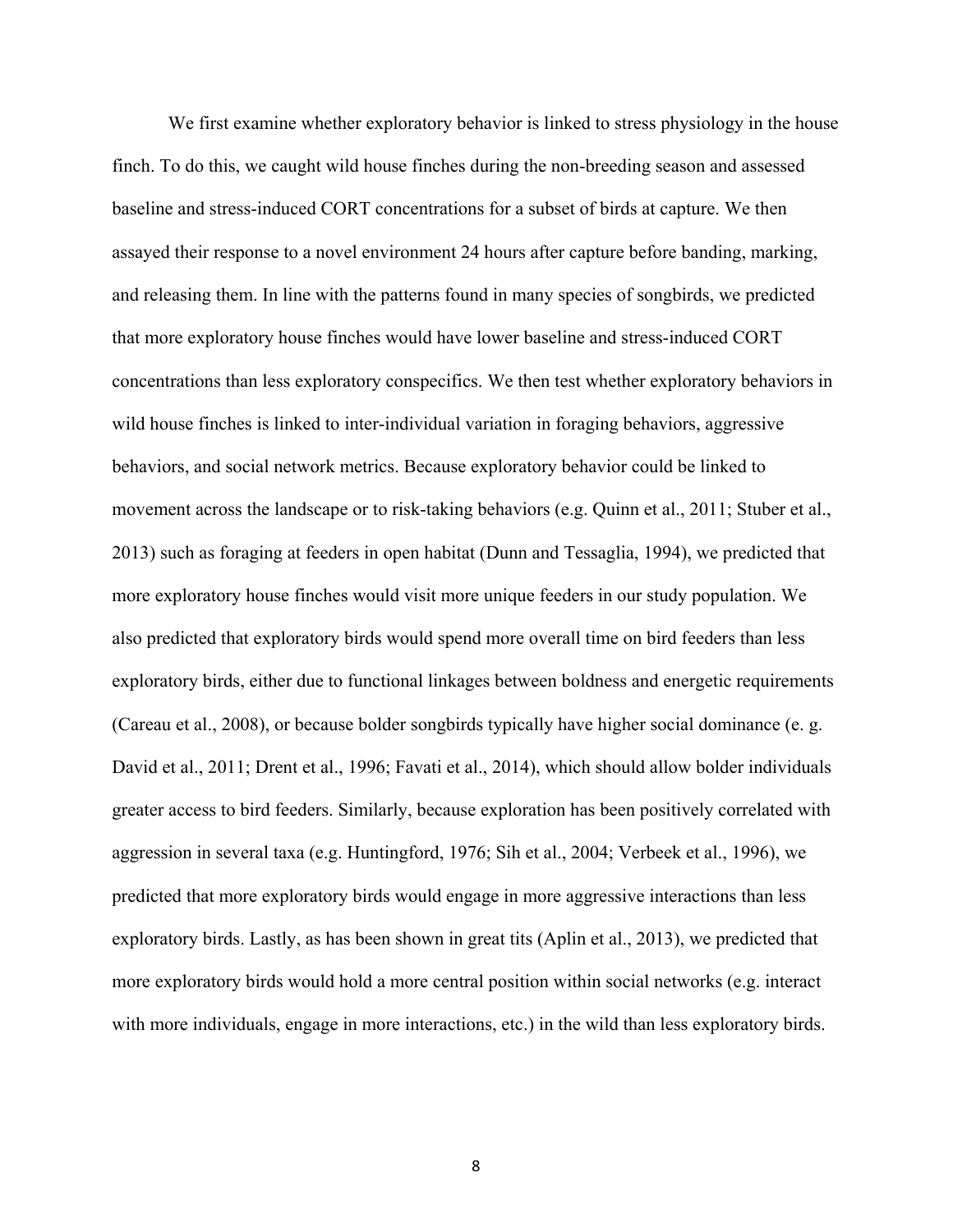# **Materials and Methods**

#### *Field Captures*

Wild house finches (n=184) were captured between October 2012 and March 2013 on and around the Virginia Tech campus in Blacksburg, VA. We trapped twice per week throughout this time period, rotating through six field sites so that each site was trapped at once per week. The six sites were located within close enough proximity of each other that finches could feasibly visit all of the locations (maximum distance between feeders  $= 2.3$  km). One tubeshaped bird feeder was installed at each of our field sites for the duration of our field season. All birds were caught using wire traps suspended around bird feeders or mist nets placed in close proximity of bird feeders. Because both CORT levels and behavior are influenced by *M. gallisepticum* infection in house finches (Love et al., 2016), we did not include any of the 18 birds (out of 184 individuals in total) that were caught with clinical signs of mycoplasmal conjunctivitis in either the CORT, or exploratory behavior studies.

#### *Quantification of circulating corticosterone concentrations*

We quantified the concentrations of circulating CORT in a subset of 20 birds captured during our field season for which we were able to obtain both a baseline and stress-induced blood sample. Because not all of the 20 birds that we obtained CORT samples for remained in the social network for long enough  $(\geq 7$  days) to be included in the field study (see below), there is very small overlap (n=8) in the individuals for which we had CORT, exploratory behavior, and social network data on. Thus, the two overarching research questions (how CORT relates to exploratory behavior, and how exploratory behavior relates to social and feeding behaviors) were analyzed separately using largely distinct individuals.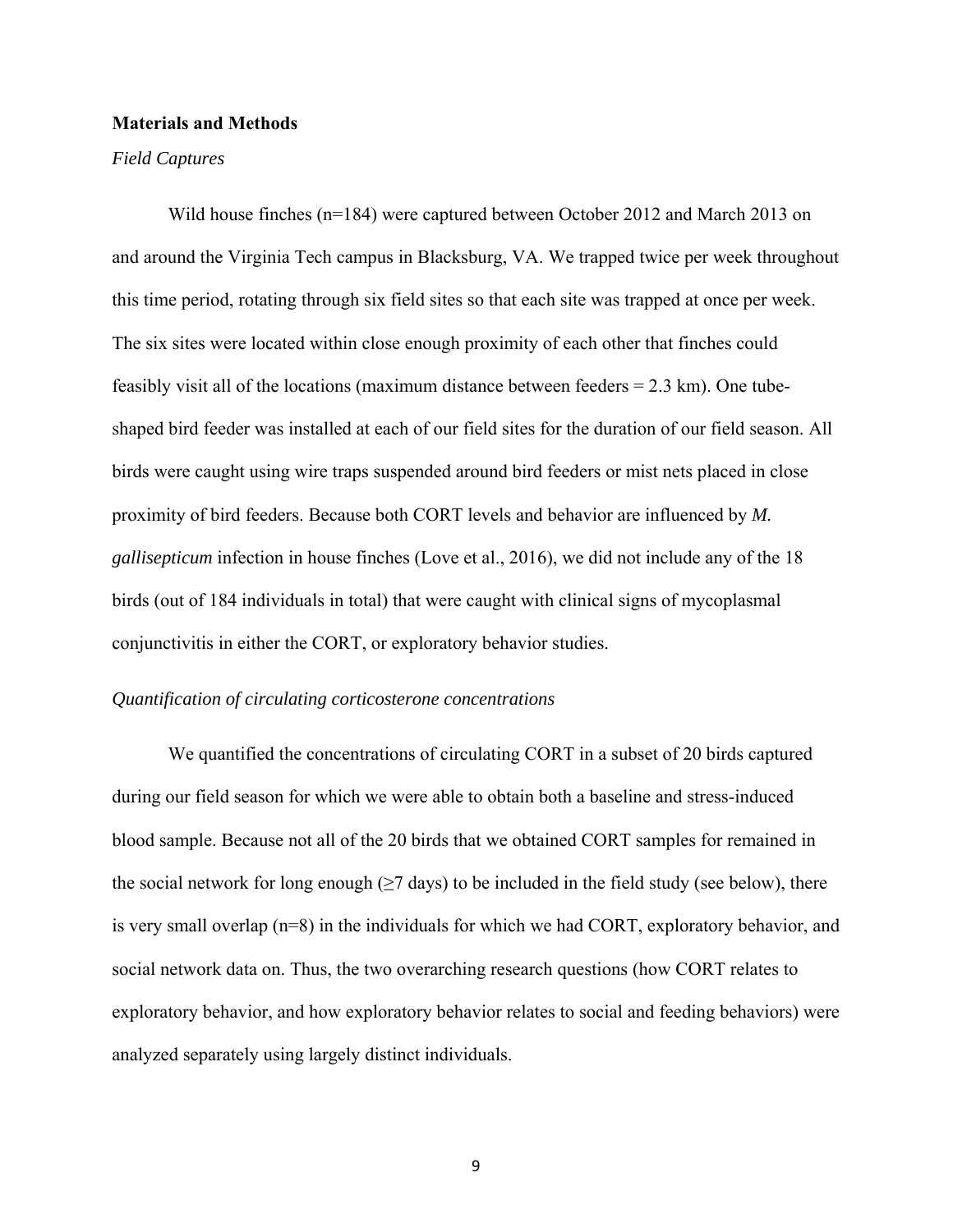For birds bled for CORT, initial blood samples were taken within three minutes of entry into the trap or net to quantify baseline CORT concentrations, and a subsequent blood sample was taken at 30 minutes post-capture to quantify stress-induced CORT concentrations (Romero and Reed, 2005). Blood was collected by puncturing the brachial vein with a sterile 26-gauge needle, and then collecting the pooled blood  $(\sim 50-100$  microliters) using a heparinized capillary tube. Samples were stored on ice for up to six hours until centrifugation and plasma extraction. Plasma was stored at -20**°**C. CORT concentrations were quantified using direct radioimmunoassay following extraction in re-distilled dichloromethane (Bonier et al., 2011). We used the corticosterone antibody from Esoterix Endocrinology (catalogue number B3-163) and labeled corticosterone from New England Nuclear Research Products (catalogue number NET-399). Samples were corrected individually for extraction efficiency, and average extraction efficiency was 72.0%. Within-assay variation among four known-concentration standard samples was 9.65%, and the detection limit was  $\sim$ 1.4 ng/ml.

# *Temporary Housing*

Immediately following capture, all birds were fitted with a United States Geological Survey aluminum band stamped with a unique ID number, determined the sex of each bird through their sexually dimorphic plumage, and several morphometric measurements were taken (mass, wing length, tarsus size, and pectoral muscle index—a metric of the robustness of the pectoralis major relative to the carina of the sternum, where each bird was assigned a score from 1-4 with larger numbers indicating more muscle volume (Gosler, 1991). A blood sample was taken from all individuals before being temporarily housed, but only the individuals for which we were able to obtain a blood sample within three minutes of capture were included in the CORT study. Following processing, all birds were temporarily housed within an indoor animal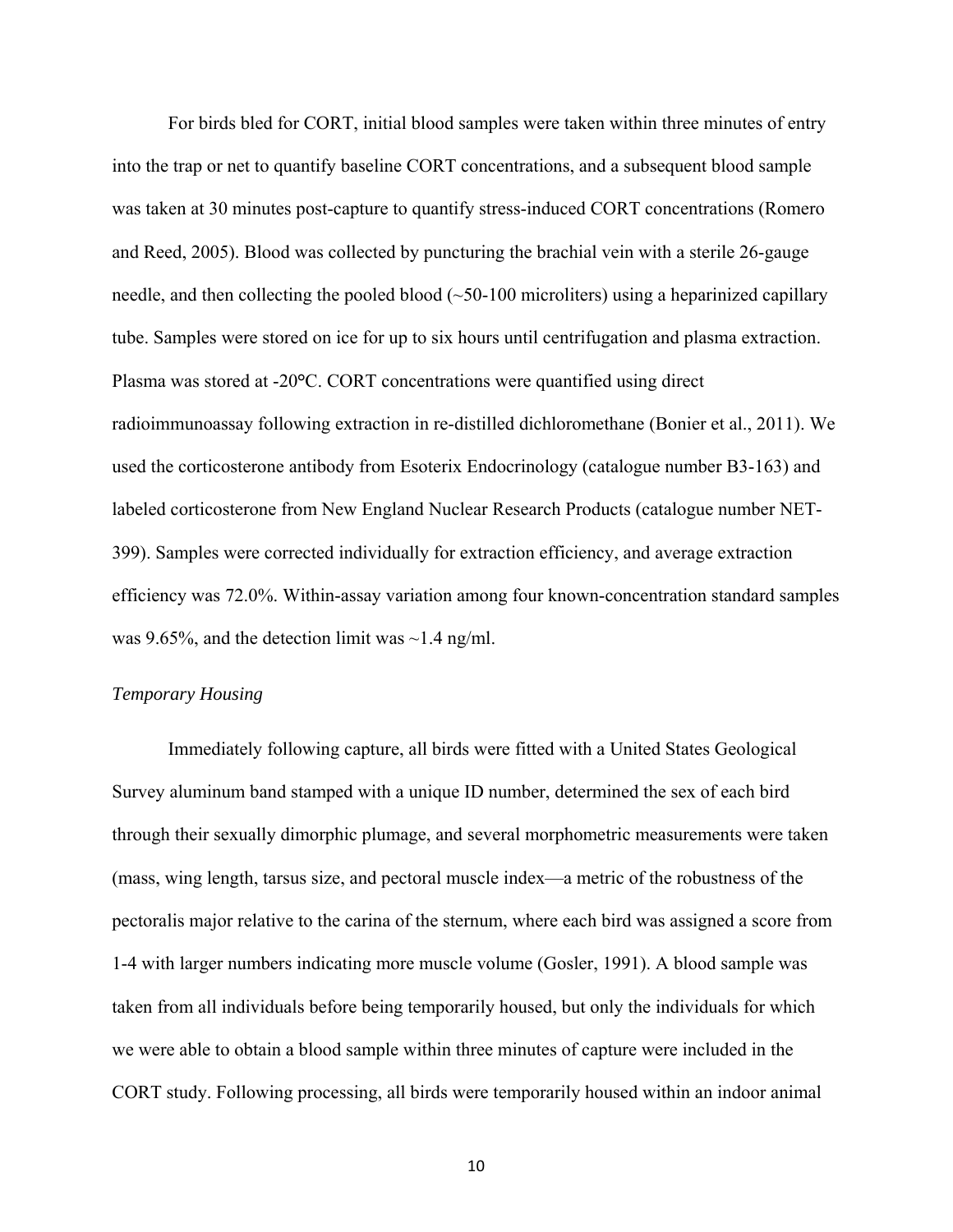care facility on the campus of Virginia Tech for approximately 24 hours. Birds were held individually in visually isolated small cages (46 x 46 x 76cm) and provided *ad libitum* food and water. All birds were housed in the same indoor room at a constant light cycle (12L:12D) and temperature (22-24**°**C). Individuals captured with clinical signs of mycoplasmal conjunctivitis (swelling, redness, or exudate in either eye) were not held overnight to avoid contaminating the novel environment arena. All such individuals were released at the site of capture after banding and processing (see below) and were not included in this study.

#### *Response to Novel Environment*

After temporary overnight housing (as per Aplin et al., 2013), we placed each bird ( $n=52$ ) individually into a small wooden refuge (25.4 x 25.4 x 25.4cm), placed the refuge inside a novel environment arena, and left the room. After approximately five minutes within the refuge, a sliding door on the refuge was remotely opened using a pulley system, allowing the bird access to the closed observation arena (2 x 2.3 x 2.6m). The observation arena contained five identical wooden trees, each with four branches of varying heights (as per Verbeek et al., 1994). A video camera located just outside of the arena recorded the behavioral response of each bird for 15 minutes to quantify exploratory behavior via response this novel environment (Verbeek et al., 1994).

To quantify behavioral response to a novel environment, the following non-independent behaviors were quantified and incorporated into a principal components analysis (as per Dingemanse et al., 2002): latency to exit the refuge, latency to perch on first tree, number of trees visited, number of inter-tree flights, total number of flights, number of inter-perch hops, number of unique perch visits, total number of perch visits, number of refuge returns, and the number of times the bird perched on any other surface other than a tree or perch (mesh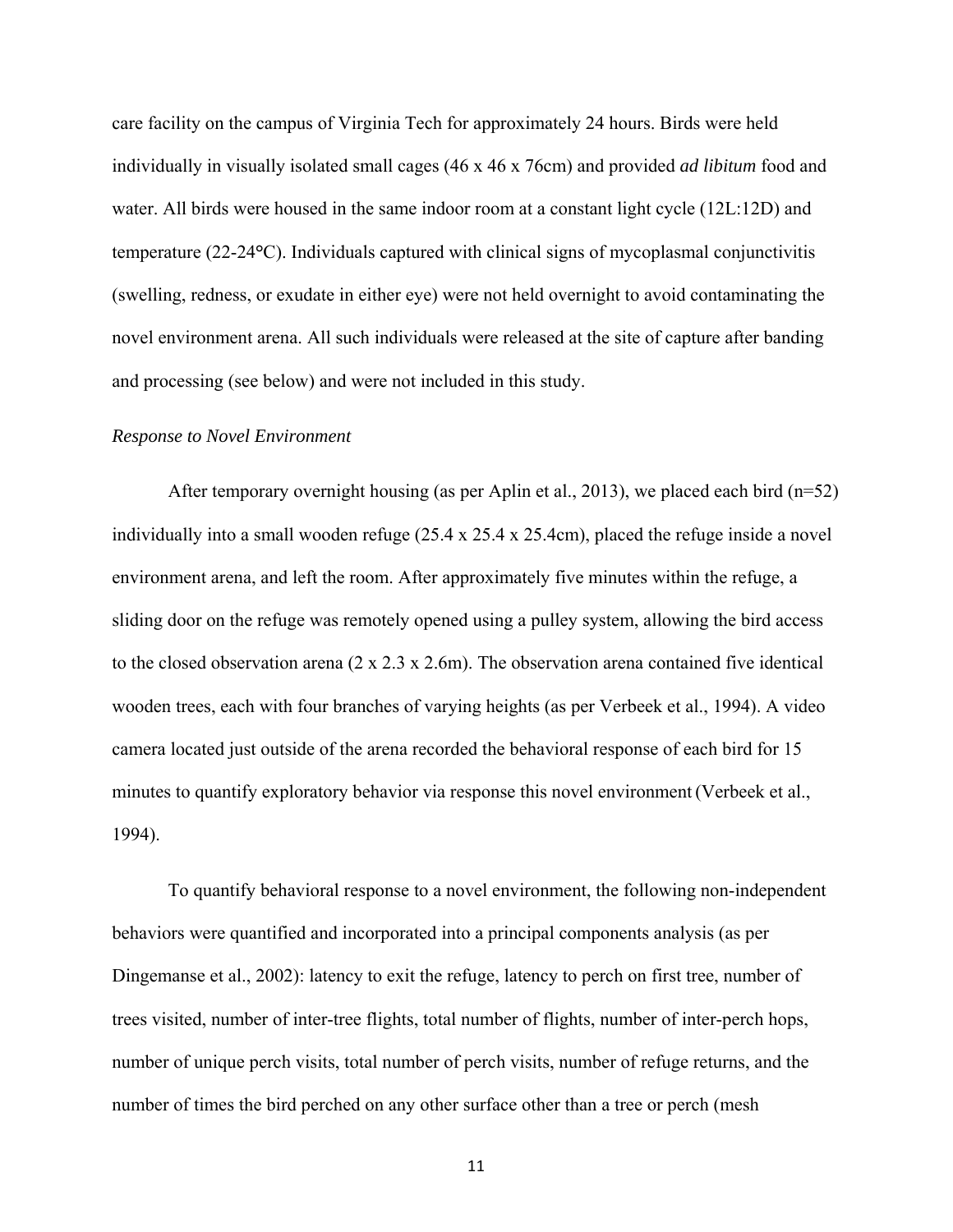boundaries of observation arena, etc.). Principal components analysis of behavioral response to a novel environment was performed using R (R Development Core Team, 2014, see analysis below).

# *Banding, PIT Tagging, and Release*

 After completing the novel environment assay, all birds were given a unique combination of color bands, and fitted with a passive integrative transponder (PIT) tag. Each 0.1-gram PIT tag was fastened to the color bands on the right leg using colored electrical tape (as per Bonter et al., 2013). Birds then had their conjunctiva swabbed for a separate study (Adelman et al., 2015b) and were released at their site of capture.

# *Monitoring Behavior of PIT-Tagged Birds*

 At each of our field sites, we placed bird feeders equipped with Radio Frequency Identification (RFID) reading technology to monitor the social and foraging behavior of PITtagged birds at our feeders (as per Aplin et al., 2013; Bridge and Bonter, 2011) . Each tubeshaped feeder had two ports, each with an RFID antenna affixed below the perch. These antennas, which functioned independently of one another, logged the presence of PIT-tagged birds at a resolution of one data point per second. This allowed us to collect data on the social interactions between PIT-tagged individuals, as well as feeding behaviors at RFID-equipped feeders from November  $11^{th}$ , 2012 through March  $5^{th}$ , 2013. We estimate that we PIT-tagged approximately 49% of the population (Adelman et al., 2015b).

# *Extracting Behavioral Metrics Using Radiofrequency Identification Data*

We extracted three categories of behavioral metrics: social network metrics, aggressive interactions, and foraging behaviors, all of which have been shown to predict disease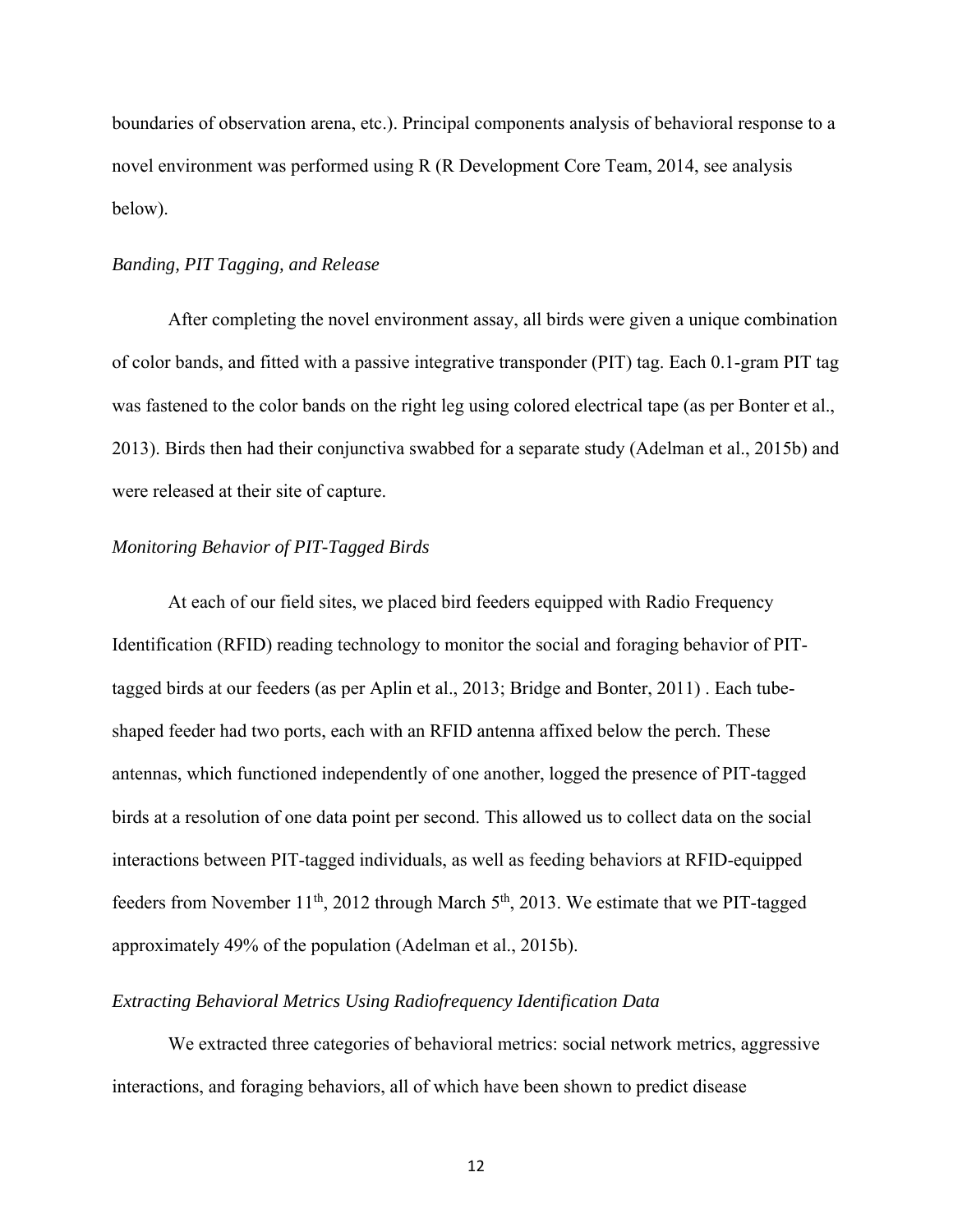transmission in house finches and/or other taxa (e.g. Barber and Dingemanse, 2010; Hamede et al., 2013; and MacIntosh et al., 2012, respectively), and are measurable using RFID technology. To test whether exploratory tendencies predicted a bird's relative centrality within a social network, we used the methods described in Adelman et al. (2015b) to construct foraging a network from our RFID data based on patterns of co-occurrence in foraging flocks (Psorakis et al., 2015, 2012) at our RFID-equipped feeders using the R package *asnipe* (Farine, 2013; Farine and Whitehead, 2015). Even though we only had exploration data from a subset of birds in our population ( $n=52$ ), we used all birds in our population detected at RFID feeders ( $n=117$ ) when constructing our social networks. Edges in our network were defined using the simple ratio index, or the probability of observing two individuals together given that one was observed. We used these networks to determine the two most commonly used social network metrics for each bird: weighted degree (a measure of an individual's direct or local connectedness, integrating both the abundance and strength of direct interactions with conspecifics) and eigenvector centrality (a measure of an individual's connectedness within a network, quantified as the sum of the centralities of each node to which an individual is connected; MacIntosh et al., 2012) using the *sna* package for R (Butts, 2014). More connected birds, or birds that are more central to the social networks, will have higher weighted degree and eigenvector centrality scores.

Aggressive inter-individual interactions at the feeder were inferred by quantifying each time two individuals were logged at the same feeder port within a two-second window of one another, suggesting that an aggressive displacement event occurred. This "two-second rule" was validated through video analysis. Using video cameras set up at bird feeders in the field, we recorded 9.6h of footage at four sites on two dates (25 January, 2013 and 1 February, 2013). From these videos we observed 175 instances in which one house finch arrived at a feeding port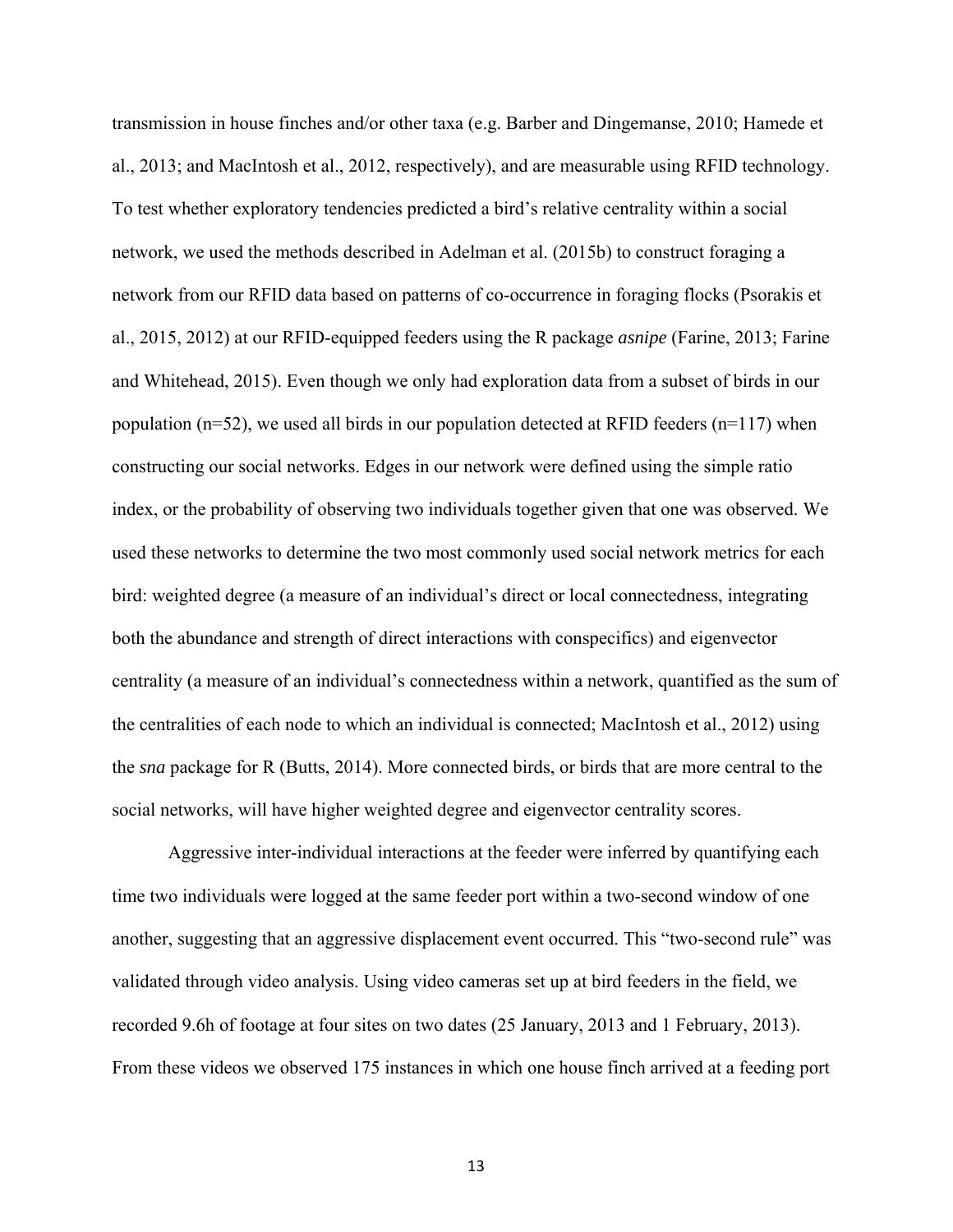within 2s of another departing. On all 175 occasions, the arriving finch exhibited aggression, defined as "a rapid movement…made directly at the other bird" (Adelman et al., 2015a). Because not every individual was banded and not all color band combinations were identifiable on the videos, we cannot be entirely certain how many different individuals participated in these interactions. However, we estimated a minimum number of unique individuals, using several highly conservative assumptions. At each site on each day, we assumed that 1) every unbanded male was the same individual, 2) every unbanded female was the same individual, and 3) among banded birds, every individual of the same sex that shared even one color band in common was the same individual. Based on these strict assumptions, a minimum of 44 different individuals participated in these interactions.

 To measure social dominance, for each inferred aggressive interaction, a bird was considered the winner if it displaced another individual; a bird was considered the loser if it was displaced by another individual. From these data, we calculated social dominance as each bird's Elo score. This score ranks each bird in terms of its propensity to displace others, be displaced by others, and the hitherto relative ranks of both individuals involved in the interaction, resulting in a larger score for more dominant birds and vise-versa (Neumann et al., 2011; Sánchez-Tójar et al., 2017). Elo score was computed in the AniDom package for R (Sánchez-Tójar et al., 2017). Finally, we used RFID data to extract two metrics of foraging behaviors in the wild. First, we quantified the average amount of time individuals spent on the feeders per day, because this behavior has been shown to predict the spread of *M. gallisepticum* in house finches (Adelman et al., 2015b). Second, we examined the average number of different bird feeders an individual visited per day, because this could be a relevant metric of spatial exploration in the wild. As the maximum distance between feeders was 2.3 km, which is below the maximum daily distance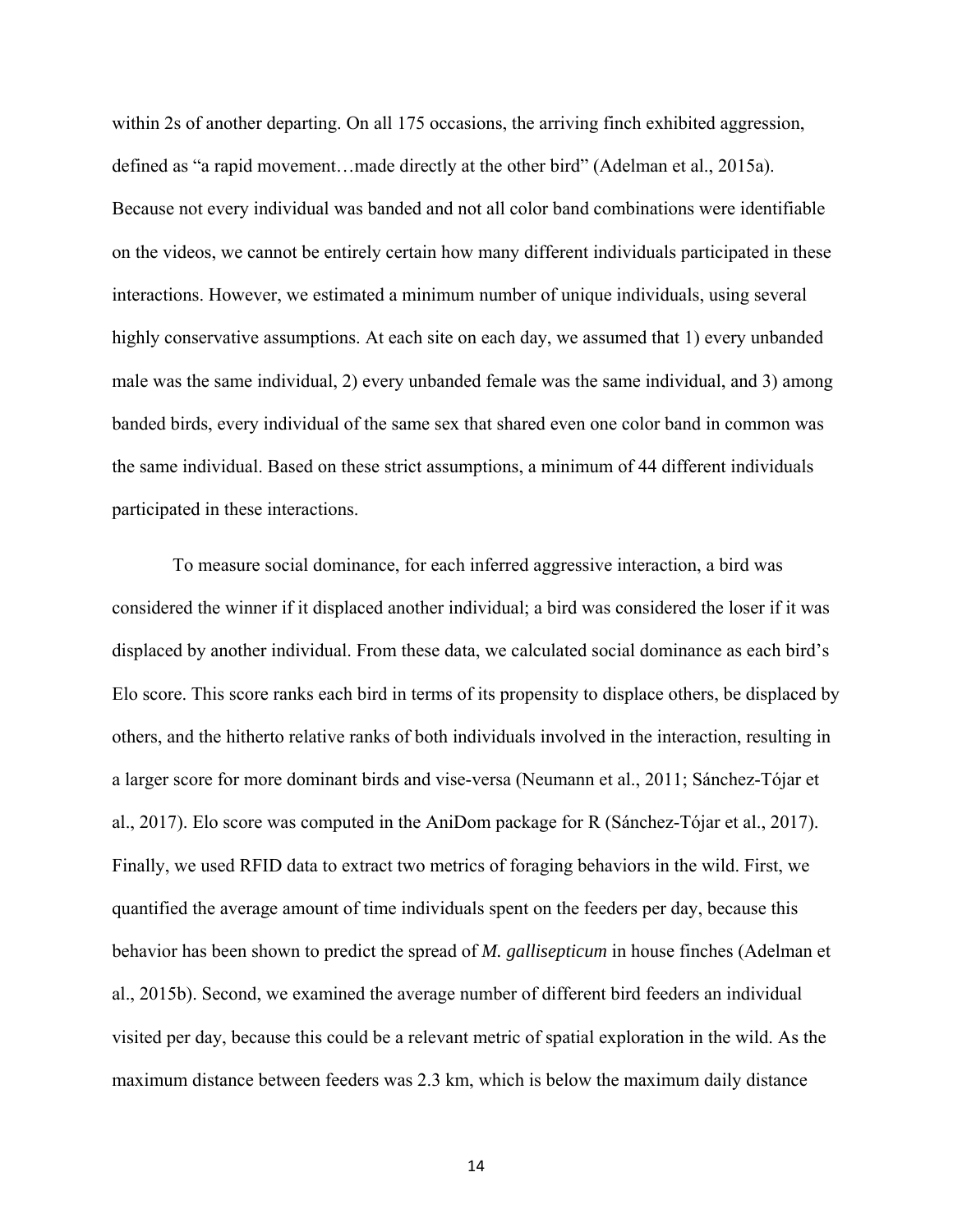traveled by free-living house finches between roost and foraging locations (Dhondt et al., 2007b), individual birds could potentially travel among multiple feeders throughout the course of a day.

#### *Statistical Analyses*

# *Exploratory Behavior*

We used principal component analysis in R (R Development Core Team, 2014) to describe variation in the many non-independent behaviors we measured in response to the novel environment assay. All birds included in the CORT and Exploratory Behavior study and/or the Exploratory Behavior and Field Behaviors studies were included in this analysis (n=64). The first two principal components together explained 71.5% of the observed variation in behavioral response to a novel environment. Principal component 1 (PC1; *Exploration*), which explained 52.8% of variation, was essentially a metric of the amount of exploration, and was positively correlated with the number of unique perches visited, the number of trees visited, number of flights, total number of perch visits, and number of inter-perch hops (Table 1). Principal component 2 (PC2; *Exploration Latency*), which explained 18.7% of variation, was a metric of latency to explore and proclivity for sitting on the ground. PC2 was positively correlated with latency to exit the refuge and latency to perch on the first tree, as well number of visits to the ground. PC2 was negatively correlated with the number of times a bird perched on an object other than a tree or perch.

#### *Corticosterone and Exploratory Behavior*

We used general linear models in R (R Development Core Team, 2014) to assess relationships between stress physiology and response to a novel environment. The dependent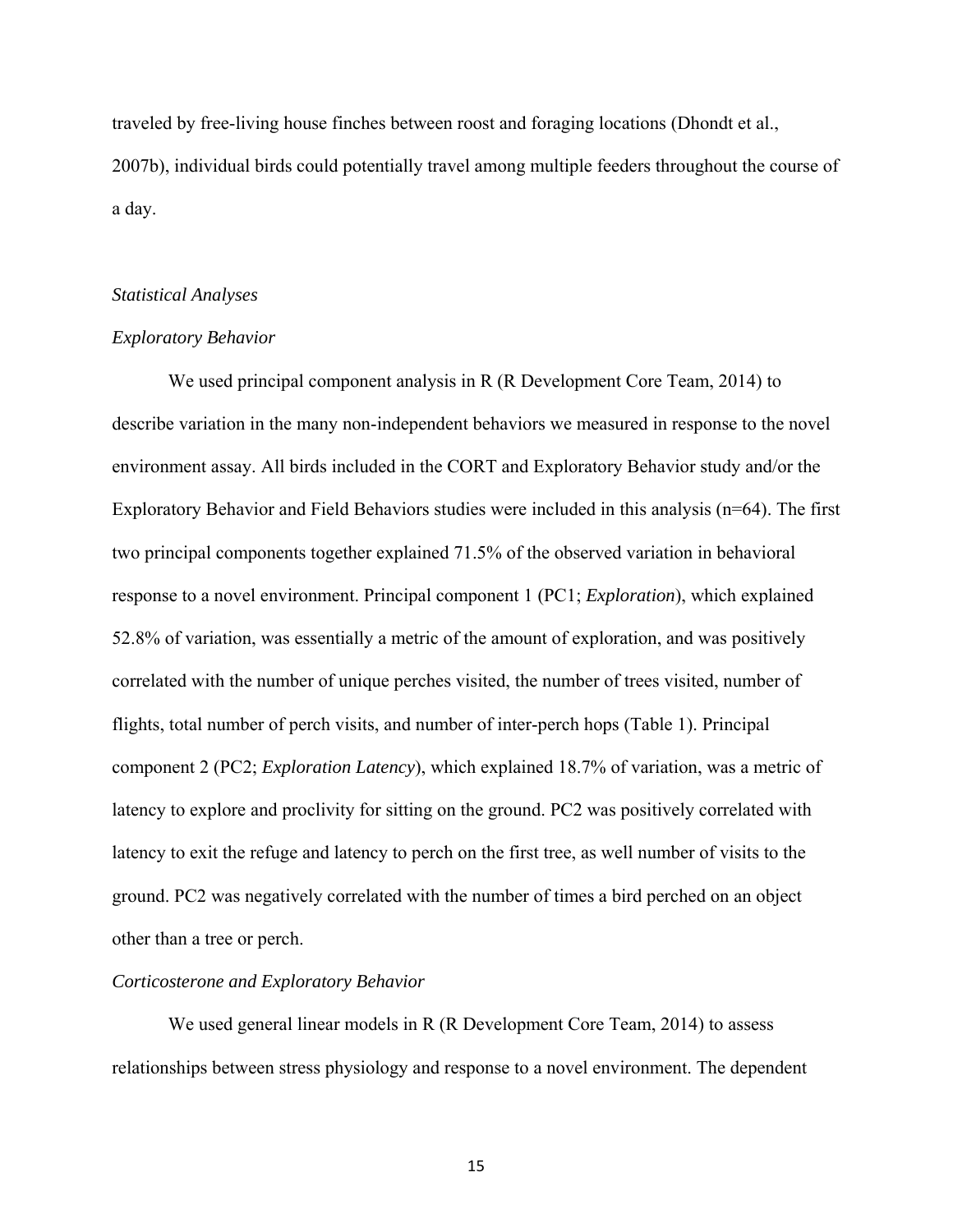variable was either *Exploration* (PC1), or *Exploration Latency* (PC2). Our predictor variables were baseline CORT concentrations and stress-induced CORT concentrations, and we included several potential relevant covariates in each initial model (sex, mass, and pectoral muscle index). Initial models included all pairwise interactions, but interactions that were not significant at an alpha level of 0.05 were removed from the final model. Mass did not significantly predict either PC1 or PC2, and thus, was not included in the final models.

# *Exploratory Behavior and Field Behaviors*

We tested whether exploratory behavior in a novel environment was related to two metrics of social network position. Because of issues with non-independence in network data, standard statistical practices are not suited analyses of animal social networks (Croft et al., 2011; Farine and Whitehead, 2015). We therefore used randomization tests to assess relationships among exploratory behaviors and social network metrics in the field. First, using our observed social networks, we fit separate general linear models in R (R Development Core Team, 2014) for weighted degree and eigenvector centrality. Although all observed birds (including 62 PITtagged birds for which we did not have novel environment assay data) were included in developing the network, only birds with  $\geq$  days of RFID data (n=52) were included in these analyses to exclude transient individuals for which we lacked repeated observations (Adelman et al., 2015b). Our initial predictor variables were *Exploration* (PC1), *Exploration Latency* (PC2), sex, and the two-way interactions with sex. To determine whether each of these parameters significantly predicted the dependent variable, we conducted 25,000 permutations of our network in the asnipe package in R (Farine and Whitehead, 2015; Farine, 2013), generating an increasingly random set of networks following the permutation procedure described by Bejder et al. (1998) and restricting swaps to happen within feeder within day. We then ran the same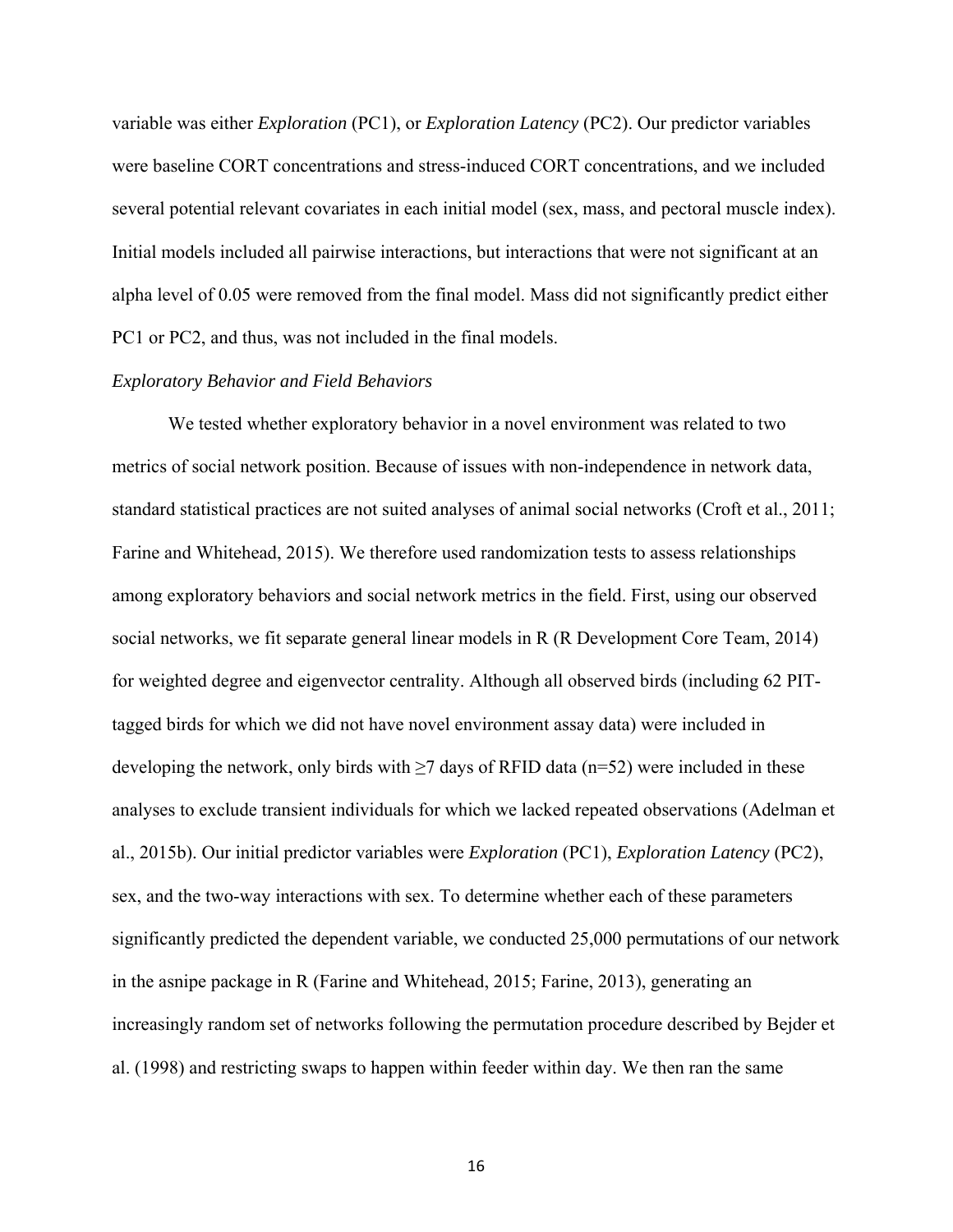general linear models as above on each of these networks, generating a null distribution for each parameter estimate. If a given variable's parameter estimate from our observed network fell outside of the 95% range of the estimates from the random networks, the effect of that variable was considered significant. P values calculated using randomizations are denoted P<sub>rand</sub>. Interactions not meeting the significance criterion were removed from the models by backwards elimination.

To determine whether exploratory behaviors were related to other behaviors in the field, we performed general linear models in R (R Development Core Team, 2014). As above, only birds with  $\geq$ 7 days of RFID data (n=52) were included in these analyses. The dependent variables examined were: aggressive interactions per day and relative social dominance (metrics of aggressive behavior), and time spent on feeders per day and the number of unique feeders visited per day spent within the study area (metrics of foraging behavior). We defined the number of days spent within the study area as the total number of days elapsed from an individual's first detection at an RFID-equipped feeder, to its last detection. Our predictors were Exploration (PC1) and Exploration Latency (PC2), and sex was included as a fixed effect in all models*.* Our aggression analysis also included each individual's average number of feeding bouts per day as an additional covariate. Initial models included all pairwise interactions, but interactions that were not significant at an alpha level of 0.05 were removed from the final model.

#### *Permits*

Both studies were conducted under the following permits: Virginia Tech Institutional Animal Care and Use Committee, Virginia Department of Game and Inland Fisheries (038781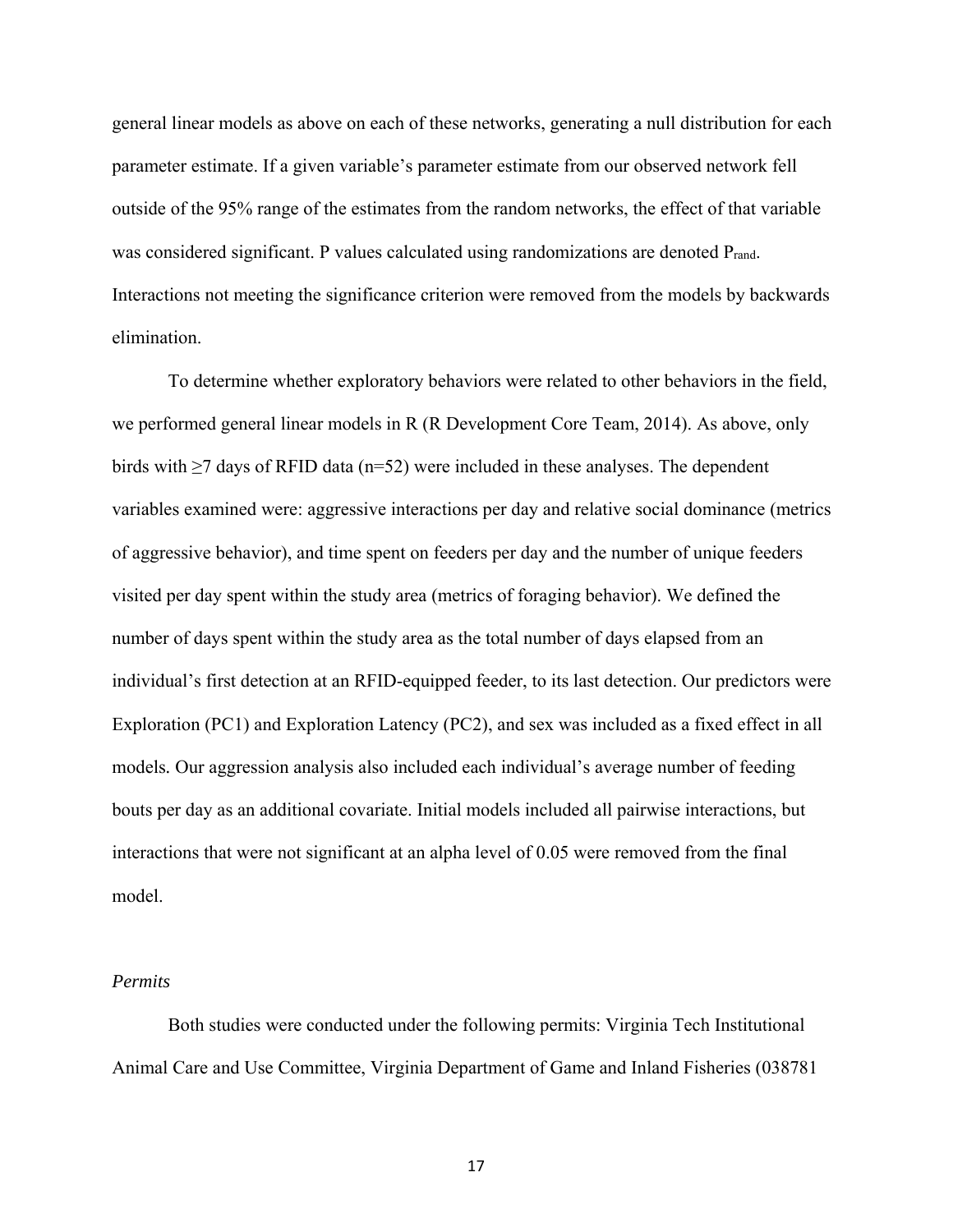and 044569), United States Fish and Wildlife Service (MB158404-1), and United States Geological Survey Bird Banding Lab (23513).

# **Results**

# **Circulating corticosterone concentrations and exploratory behavior**

We found that baseline CORT concentrations at capture, as well as pectoral muscle index, significantly predicted the extent of exploration in the novel environment assay. In contrast to our prediction, house finches that had higher baseline CORT concentrations exhibited more exploratory behaviors (aka had higher *Exploration* values (higher PC1) in our novel environment assay; baseline CORT:  $\beta$ =0.78±0.24, F<sub>1,16</sub>=7.56, P=0.015) (Figure 1). Additionally, we found that finches that had a higher pectoral muscle index exhibited more exploratory behaviors (higher PC1) than birds with lower pectoral muscle index (pectoral muscle index:  $\beta$ =3.09 $\pm$ 1.31, F<sub>1,16</sub>=5.56, P=0.032). Stress-induced CORT concentrations (sample taken 30 minutes post-capture) did not significantly predict individual responses to a novel environment (stress-induced CORT:  $\beta$ =-0.023±0.025, F<sub>1,16</sub>=0.059, P=0.81). For the subset of birds included in our CORT study, sex did not significantly predict *Exploration* in our novel environment assay (sex:  $\beta$ =-0.19±1.00, F<sub>1,16</sub>=0.035, P=0.85).

*Exploration Latency* (PC2) was not significantly predicted by either baseline or stressinduced CORT concentrations (baseline CORT:  $\beta$  =-0.003±0.17, F<sub>1,16</sub>=0.00, P=0.98; stressinduced CORT:  $β=0.034±0.017$ ,  $F<sub>1,16</sub>=3.89$ ,  $P=0.067$ ). In contrast to results for *Exploration*, pectoral muscle index did not significantly predict *Exploration Latency* (β=-1.24±0.91, F1,16=1.87, P=0.19). Sex predicted *Exploration Latency* in the subset of birds assayed for CORT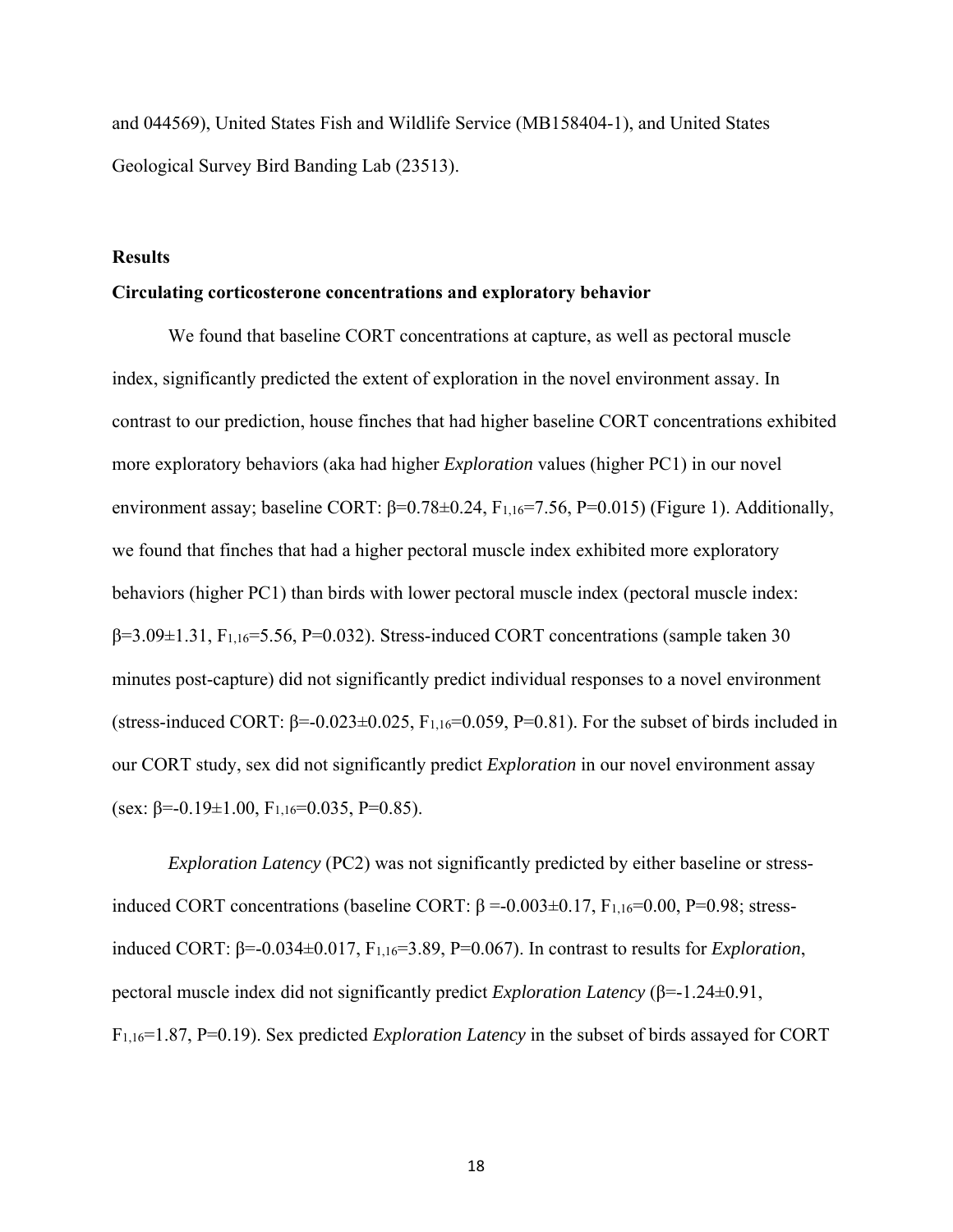concentrations ( $\beta$ =1.49±0.69, F<sub>1,16</sub>=4.65, P=0.048), with males showing lower exploration latency than females.

### **Exploratory behavior and feeding behaviors in the wild**

Throughout our study, we recorded a total of 79,079 feeding bouts at our RFID-equipped feeders. The 52 individuals for which we have both exploratory behavior and  $\geq$ 7 days of RFID data were responsible for 53,011 of these bouts. Overall, response to a novel environment did not predict foraging behaviors in free-living house finches. *Exploration* (PC1) was not associated with the average time (in minutes) individuals spent on bird feeders per day ( $\beta$ =-0.029 $\pm$ 0.55, F1,51=0.003, P=0.96), nor was *Exploration Latency* (PC2) (β=-1.32±0.91, F1,51=2.12, P=0.15). Sex was also not a significant predictor of average time spent on feeders per day (β=-2.54±2.44,  $F_{1,51}=1.08, P=0.30$ ).

The birds for which we have both exploratory behavior and  $\geq$ 7 days of RFID data visited a mean of 0.078 feeders per day within the study area (minimum=0 feeders, maximum=3 feeders). *Exploration* (PC1), *Exploration Latency* (PC2), and sex were not significant predictors of the average number of feeders that house finches visited per day (PC1: β=-0.009±0.005, F1,51=3.21, P=0.080; PC2: β=-0.003±0.009, F1,51=0.126, P=0.72; Sex: β=0.00±0.023, F1,51=0.00,  $P=0.99$ ).

# **Exploratory behavior and aggression in the wild**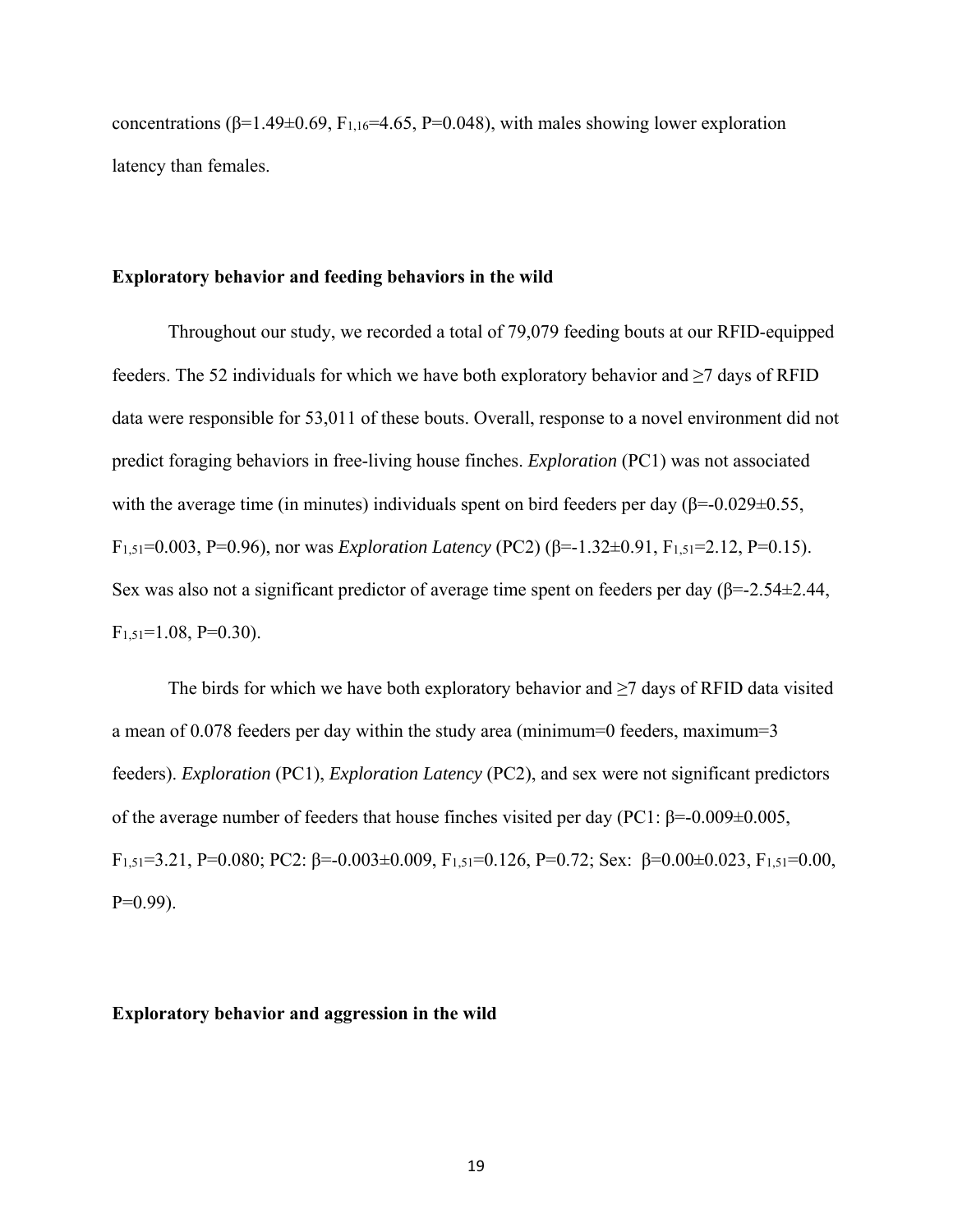The number of feeder visits an individual made per day was a strong predictor for the average number of aggressive interactions an individual experienced (as an initiator or a receiver) per day (β=0.11±0.011, F<sub>1,50</sub>=104.05, P<0.001). However, we found no relationship between *Exploration* (PC1), *Exploration Latency* (PC2), or sex and the number of aggressive interactions per day at our RFID equipped feeders (PC1:  $\beta$ =0.075±0.048, F<sub>1.50</sub>=2.48, P=0.122; PC2: β=-0.035±0.082, F<sub>1,50</sub>=0.18, P=0.68; Sex: β=-0.063±0.21, F<sub>1,50</sub>=0.089, P=0.77). Furthermore, *Exploration* (PC1) and *Exploration Latency* (PC2) were not positively correlated with Elo score, a measure of relative social dominance at bird feeders (PC1:  $\beta$ =2.13±1.86, F<sub>1,50</sub>=1.31, P=0.26; PC2: β=-1.25±3.23, F<sub>1,50</sub>=0.15, P=0.70). While not significant, females tended to have lower Elo scores, and thus be less dominant than males ( $\beta = -16.37 \pm 8.33$ ,  $F_{1,50}=3.86, P=0.055$ ).

#### **Exploratory behavior and social network metrics in the wild**

Our permutation analyses detected significant effects of both *Exploration* and *Exploration Latency* on weighted social network degree in the wild. The effects of *Exploration* (PC1) were sex-specific (sex(F) x PC1:  $\beta$ =0.018±0.049, P<sub>rand</sub>=0.028). The positive relationship between *Exploration* (PC1) and weighted degree, indicating that more exploratory house finches interacted with more unique conspecifics than less exploratory house finches, was stronger for females (β=0.062) than it was for males (β=0.044) (Figure 2). The main effect of sex was also significant in our model, with female house finches having a higher weighted degree (β=0.069±0.086, Prand=0.0003). A significant relationship between *Exploration Latency* (PC2) and weighted degree was present for both sexes: consistent with our prediction, birds that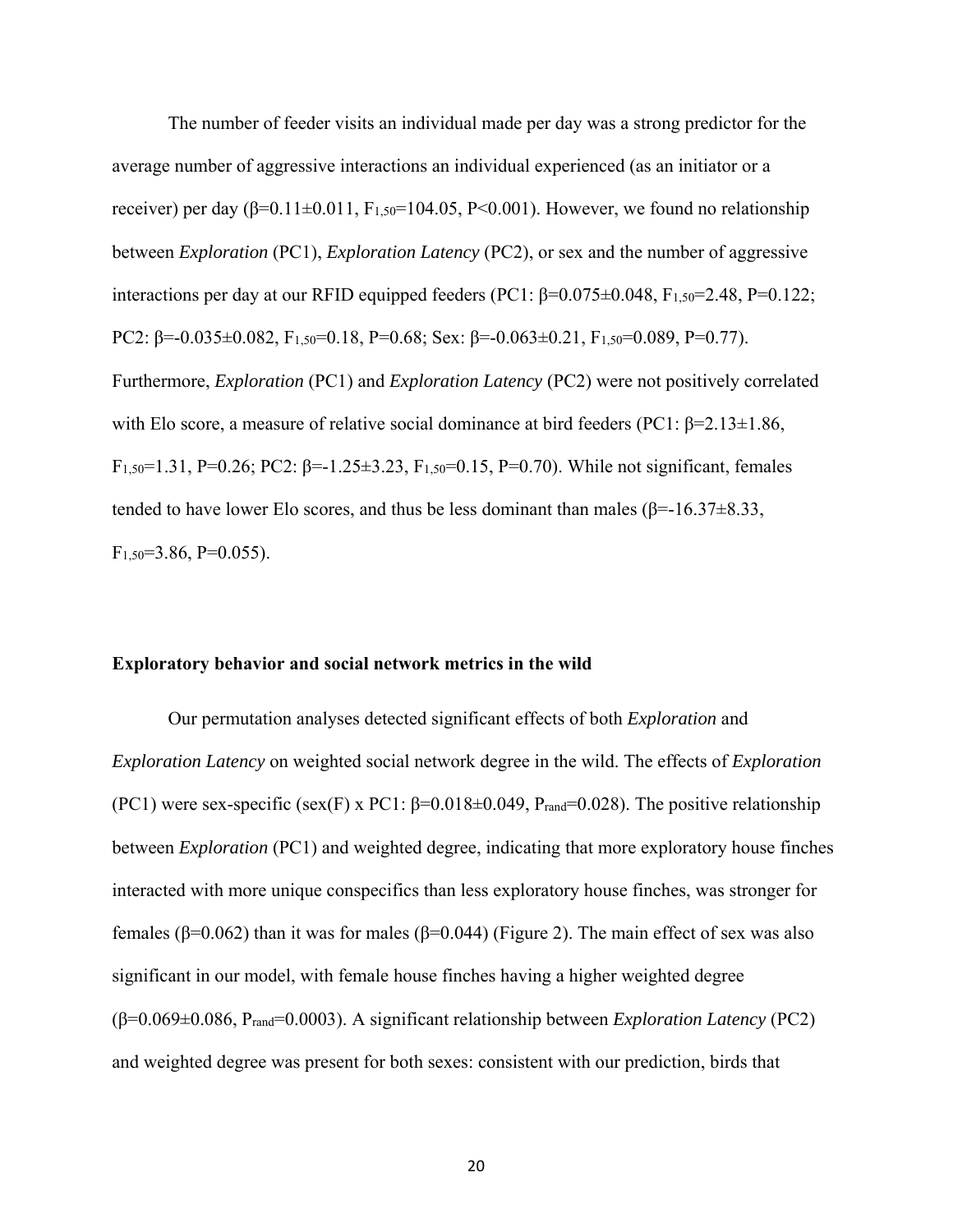exhibited higher exploration latencies (higher PC2 = less exploratory) had lower weighted degrees (β=-0.04+0.034, P<sub>rand</sub>=0.004).

Neither *Exploration* (PC1) nor *Exploration Latency* (PC2) significantly predicted eigenvector centrality in the wild (PC1: β=0.10±0.13, P<sub>rand</sub>=0.28; PC2: β=0.23±0.22, P<sub>rand</sub>=0.37). Furthermore, sex did not significantly predict eigenvector centrality ( $\beta$ =-0.47 $\pm$ 0.56, P<sub>rand</sub>=0.24). However, our certainty about these social network results, and eigenvector centrality in particular, are reduced by our sample size. In small social networks, or those containing few individuals, most individuals will have similar connections when combining their direct connections with those of their associates (as occurs with eigenvector centrality).

# **Discussion**

 Our results suggest that exploratory behavior in a novel environment is linked to both stress physiology and the patterns of social interaction with conspecifics in free-living house finches. We found that baseline CORT concentrations were positively associated with *Exploration* (PC1) in a novel environment, linking stress physiology to exploratory behaviors in this system. Additionally, we found links between exploratory behaviors and social network metrics, as *Exploration* (PC1) and *Exploration Latency* (PC2) both predicted weighted degree in the wild (though for PC1, the pattern was stronger in females than in males). However, we were unable to show a direct link between circulating CORT concentrations and social network metrics in the wild due to the small number of birds  $(n=8)$  for which we had sufficient data on both CORT concentrations and social behaviors in the field. Nevertheless, our data suggest a possible link between individual physiology and the ways in which individuals interact with one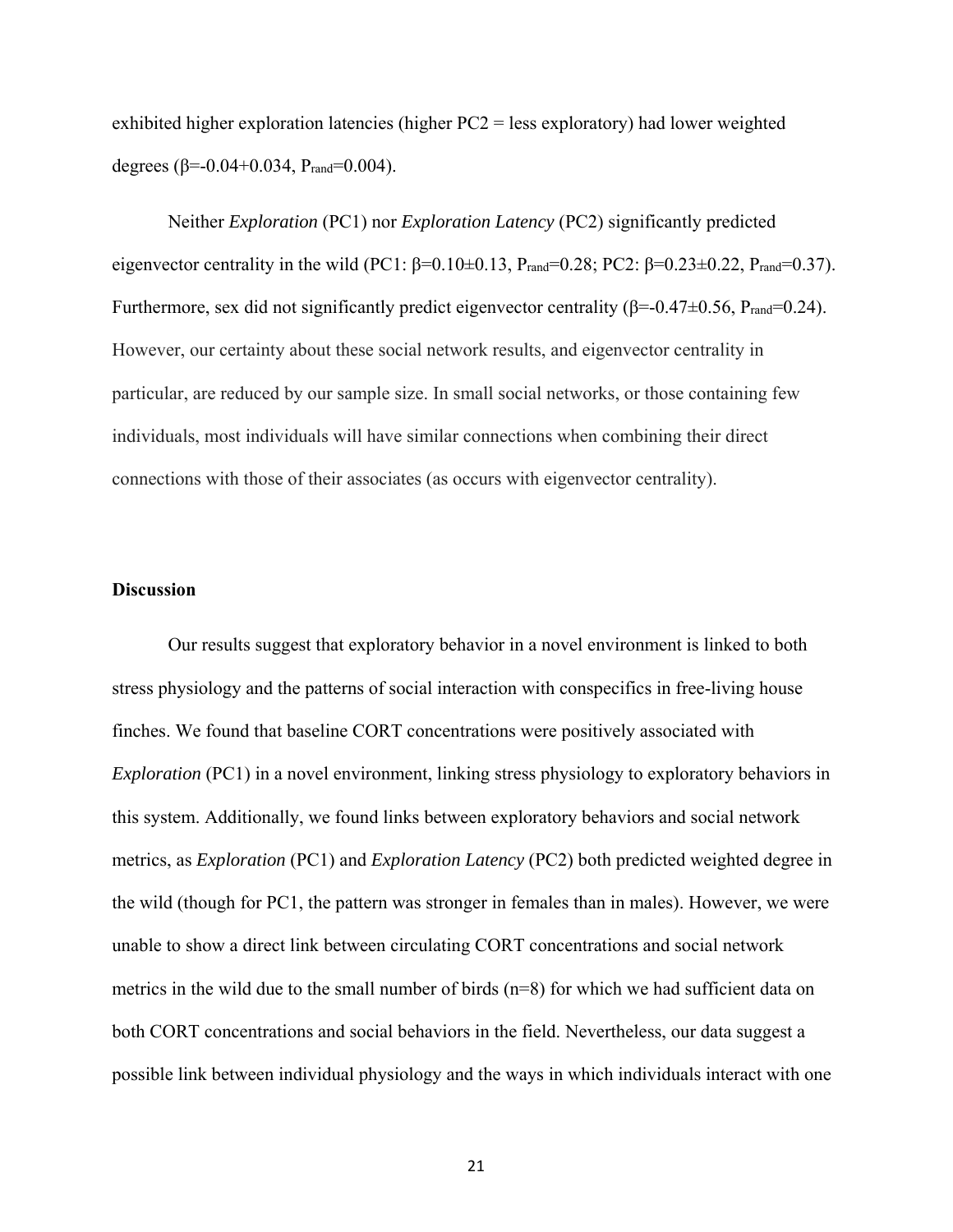another at the group level, mediated through inter-individual behavioral variation in free-living house finches. Thus, our study contributes to a broader understanding of the ecological consequences of individual variation in physiology and behavior.

We found that baseline circulating CORT concentrations predicted the extent of exploration of a novel environment in house finches. However, in contrast with our predictions and previous work done with great tits (Baugh et al., 2013; Stöwe et al., 2010), more exploratory birds (as measured by PC1) had higher baseline CORT concentrations than less exploratory birds at the time of capture. Although not statistically significant ( $p=0.067$ ), birds that were slower to explore the novel environment (i.e., birds with lower PC2 values) tended to have higher stressinduced CORT levels than fast-exploring individuals, which is consistent with prior studies in songbirds (Atwell et al., 2012; Baugh et al., 2013, 2012; Carere et al., 2010; Lendvai et al., 2011). Because our small sample sizes for the CORT component of the study  $(n=20)$  may have limited our ability to detect significant relationships between stress-induced CORT and exploratory behavior, future studies with greater samples are needed to assess whether stressinduced levels of CORT are also associated with exploratory behavior in house finches. Further study is also needed to determine why the patterns we detected between baseline CORT concentrations and exploratory behaviors in free-living house finches differ from those of great tits, which have otherwise similar social systems during the non-breeding system.

Overall, our results suggest that exploratory behavior and stress hormone physiology are linked in house finches. However, because our study was observational, we are not able to establish a causal relationship between CORT concentrations and exploratory behavior. It is possible that birds with higher baseline CORT are able to better mobilize their energy stores, allowing them to engage in more exploratory behaviors. It is also possible that higher energy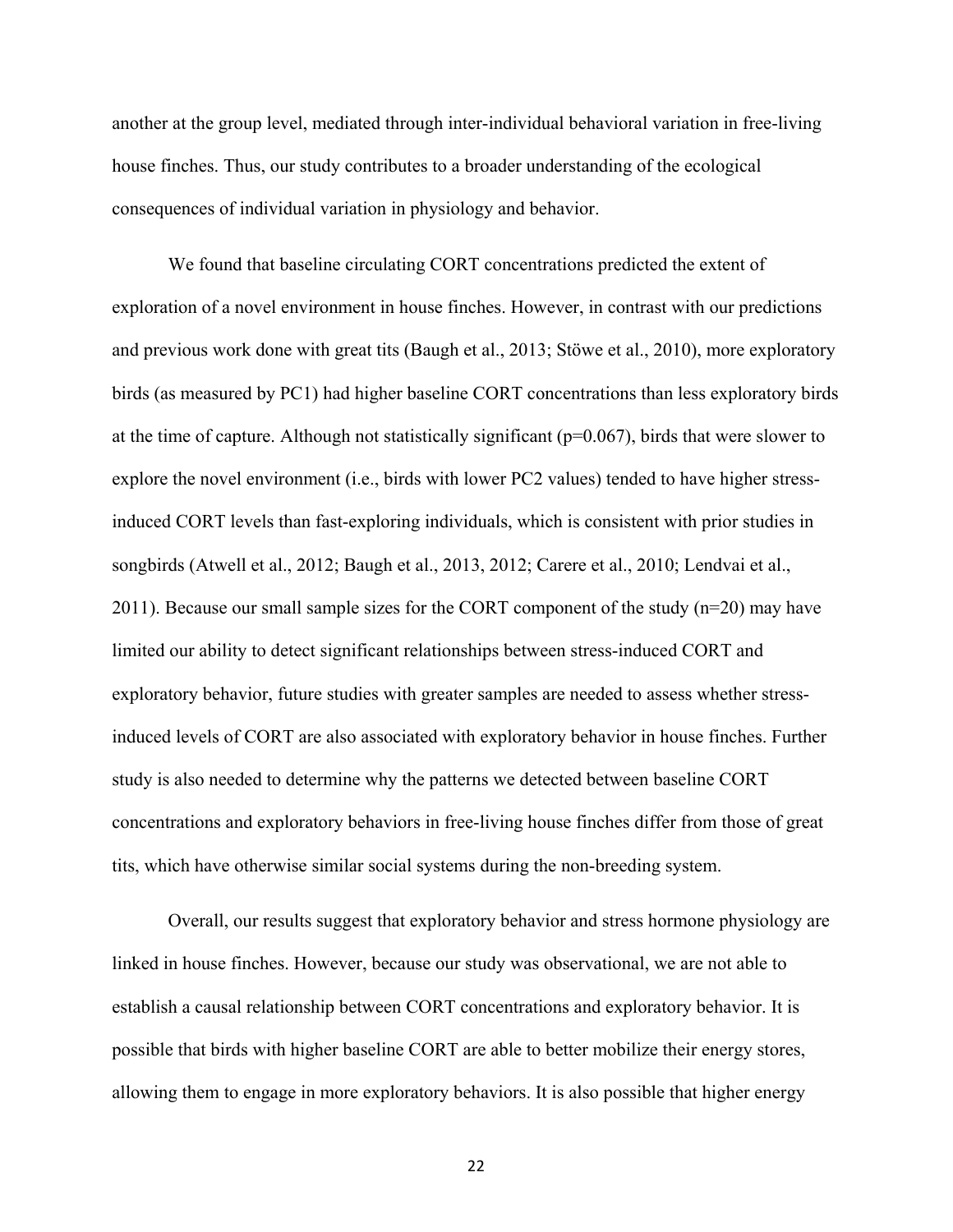mobilization could lead to an increased requirement for food intake, necessitating more exploratory behaviors in search of potential food sources. Although our data cannot distinguish between these and other non-mutually exclusive possibilities, we found that birds with higher pectoral muscle index exhibited more exploratory behaviors during the novel environment assay. This suggests that the relationship between CORT and exploratory behavior may be mediated in part by differences in body condition. We did not find any evidence that CORT was directly associated with pectoral muscle index in our study, but our sample sizes may have been insufficient to detect such relationships. Overall, experimental studies are needed to confirm any causation underlying the detected links, and thus to better understand the physiological mechanisms driving variation in individual exploration behavior.

We also found that exploratory behaviors were predictive of the degree of interaction with conspecifics in the wild. House finches that exhibited more exploratory behaviors in response to a novel environment (higher PC1) had a higher weighted social network degree in the wild, but this relationship was stronger for female house finches. The positive relationship between exploration and weighted degree is consistent with our prediction and with past studies on great tits (Aplin et al., 2013; Snijders et al., 2014). However, further work is needed to determine why exploration was not as strongly linked to network degree in male house finches. Past work suggests that sexual selection could be a driver of network metrics for male house finches, but that study did not include female house finches (Oh and Badyaev, 2010), while ours did. For our other metric of exploratory behavior, *Exploration Latency*, we found that house finches that were slower to explore the novel environment had significantly lower weighted degree, and this pattern was not influenced by sex. This suggests that, as has been shown in great tits (Aplin et al., 2013; Snijders et al., 2014), birds that are very slow to begin exploring (or never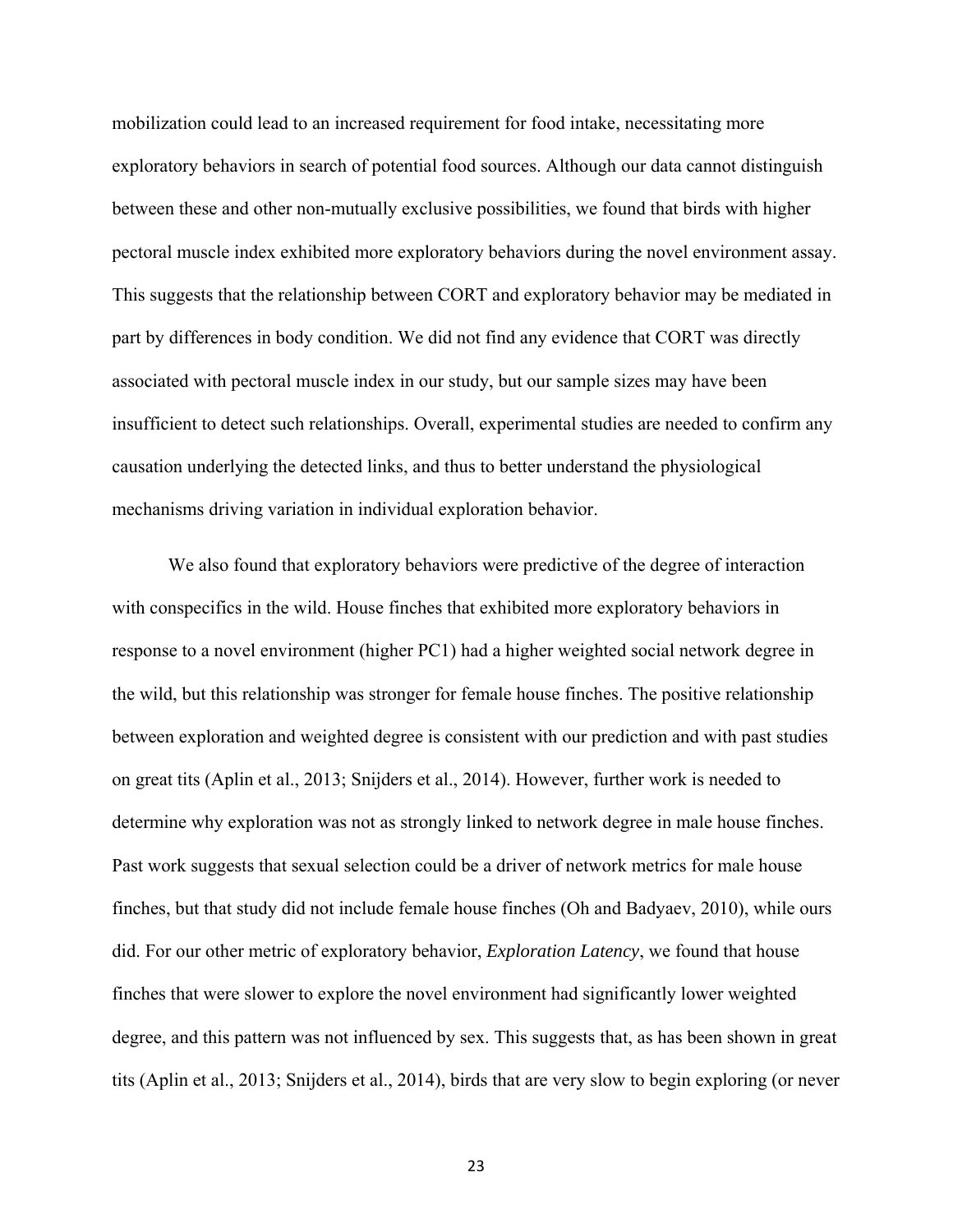leave the refuge) during the novel environment assay interact significantly less often with unique conspecifics in the wild. Overall, our results indicate that both *Exploration* and *Exploration Latency* are linked with social network centrality in free-living house finches. Because there is increasing evidence that network centrality can influence disease transmission across a range of taxa (e.g. Bull et al., 2012; Drewe, 2010; Fenner et al., 2011; Keiser et al., 2016; Vanderwaal et al., 2013), exploratory house finches may be at higher risk of acquiring some directly-transmitted pathogens.

Surprisingly, neither relative social dominance (measured using Elo scores) nor the rate of aggressive interactions was significantly tied to exploration activity in our study. This unexpected result contrasts with behavioral patterns found in both great tits (e.g. Dingemanse and De Goede, 2004; Verbeek et al., 1996) and zebra finches (David et al., 2011), wherein more exploratory birds initiate and win more agonistic interactions than less exploratory birds. The discrepancy between our findings and those in other songbird species may be a result of the limitations inherent in using RFID-equipped feeders to measure social dominance and aggressive interactions. First, the only social dominance or agonistic interactions that can be inferred from RFID data are those in which a bird sitting on the feeder is successfully displaced by a more dominant bird, which we define as a unique bird being detected within two seconds of the prior bird's departure. Our definition of an aggressive interaction thus excludes instances where, for example, very shy or subordinate birds readily departed the feeder at any sign of approach made by a dominant conspecific. Second, our RFID data cannot identify instances where a bird sitting on the feeder is challenged by another, but asserts its dominance and does not abandon its position. Thus, our approach likely excludes interactions between dyads that include a very dominant or very subordinate bird. This combination of factors could truncate the variability of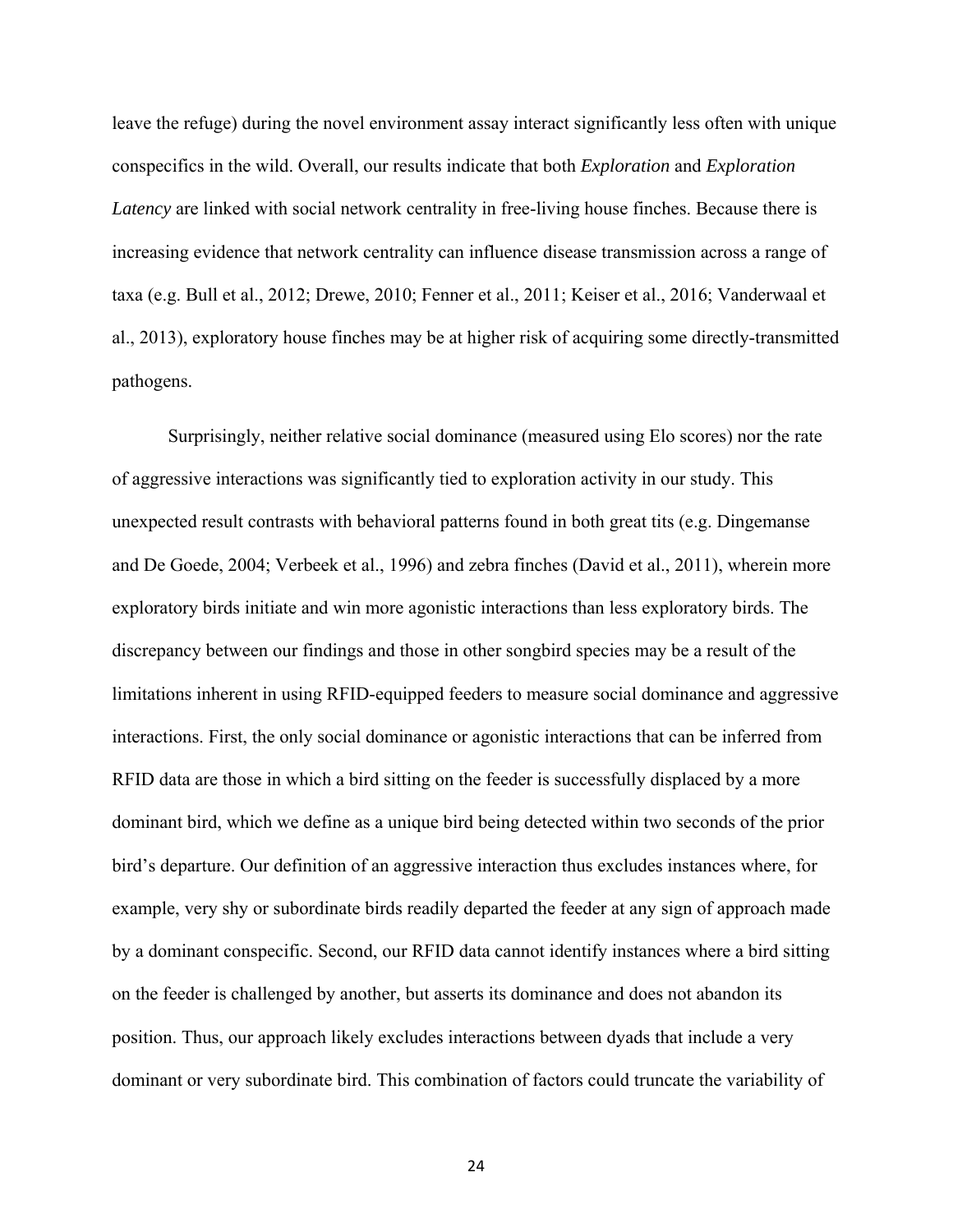social interactions that we were able to observe via RFID at both extremes of the social status spectrum. However, these limitations are likely to be outweighed by our ability to record many agonistic interactions over long periods of time by using automated technology, and the fact that relatively few observations are required to quantify robust dominance hierarchies (Sánchez-Tójar et al., 2017).

Finally, we predicted that more exploratory birds, which readily moved around and explored a novel environment, would move across the landscape more readily and visit more unique bird feeders per day. However, our data did not show a significant link between exploratory behaviors in a novel environment and the number of feeders used in the wild. It is possible that our feeders were placed far enough apart that we were not able to detect subtle variation in feeder use across a landscape, as the median number of feeders used by a bird in our study was two. Additionally, the use of bird feeders across a landscape could be determined at the flock level rather than at the individual level, thus obscuring differences in exploratory behaviors among individuals within a flock. Finally, exploratory behavior was also not a significant predictor of the amount of time that house finches spent on feeders, a behavior that has been shown to influence disease dynamics for house finches in the past (Adelman et al., 2015b). Together, these results suggest that exploratory behavior in free-living house finches does not predict inter-individual variation in how birds interact with feeders.

## **Conclusions**

 Our study highlights the importance of examining connections between individual physiology and behavior for understanding how these influence group-level dynamics, and in turn could potentiate population processes, such as disease transmission. Together, our results suggest that exploratory behavior may be linked to both behavioral and physiological traits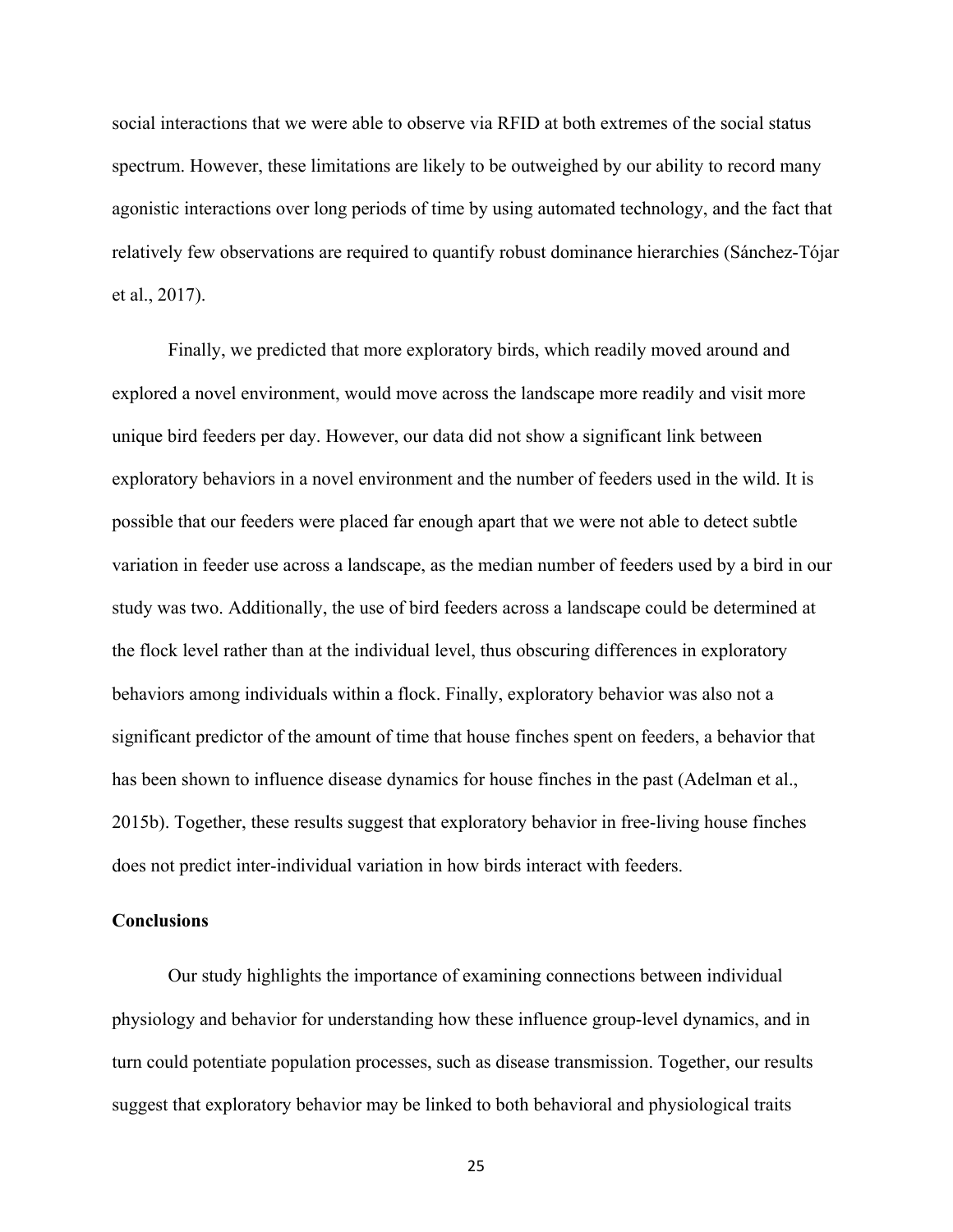important for susceptibility to directly-transmitted pathogens. However, we did not find a link between exploratory behavior and the feeding behaviors that have been previously shown to influence transmission of *Mycoplasma gallisepticum*, a major pathogen of house finches. While our results suggest that exploratory behavior may not shape the likelihood of a house finch acquiring *M. gallisepticum*, the links between stress physiology, exploratory behavior, and the degree of direct interactions with conspecifics could work in concert to influence the dynamics of diseases transmitted primarily through social interactions.

### **Acknowledgements**

We thank Laila Kirkpatrick for technical support; Ghazi Mahjoub, Casey Setash, David Drewett, Ethan Robertson, Sydney Nicholas, Laura Schoenle and Lacey Williamson for assistance with our fieldwork; Camilo Escallón for his help with running radioimmunoassays; Eli Bridge, David Bonter and John DeCoste for RFID expertise; Allyson Ballinger for behavioral video analysis. Additionally, we thank two anonymous reviewers for their thoughtful comments and suggestions.

# **Funding**

This work was supported by the National Science Foundation (IOS-1054675 to D.M.H. and IOS-1145625 to I.T.M.), the Animal Behavior Society Student Research Grant (awarded to S.C.M), Virginia Tech Sigma Xi Student Research Grant (awarded to S.C.M), and Virginia Tech Organismal Biology and Ecology Interdisciplinary Grant (awarded to S.C.M.).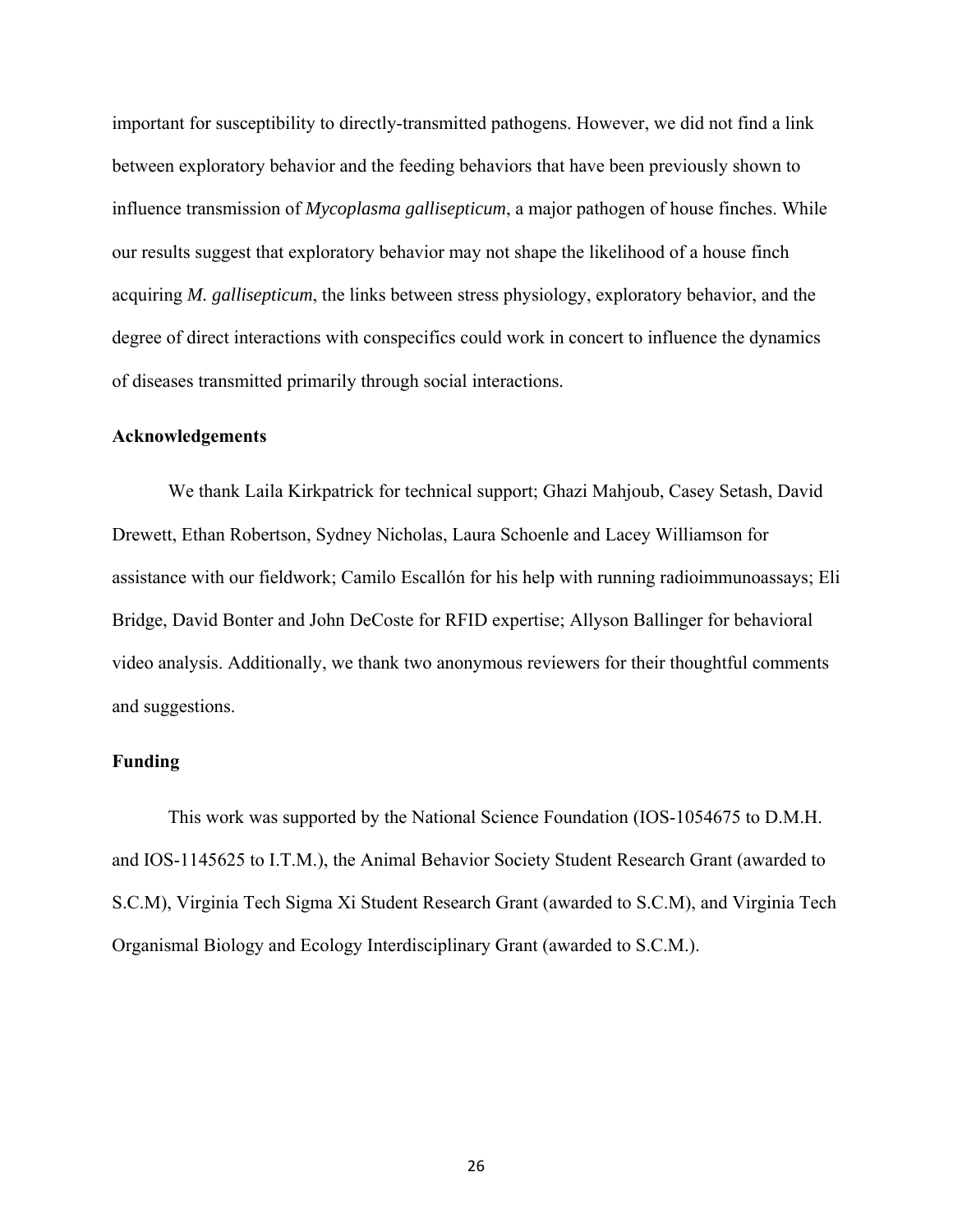# **References**

- Adelman, J.S., Mayer, C., Hawley, D.M., 2017. Infection reduces anti-predator behaviors in house finches. J. Avian Biol. 48, 519–528. doi:10.1111/jav.01058
- Adelman, J.S., Moore, I.T., Hawley, D.M., 2015a. House finch responses to Mycoplasma gallisepticum infection do not vary with experimentally increased aggression. J. Exp. Zool. Part A Ecol. Genet. Physiol. 323, 39–51. doi:10.1002/jez.1894
- Adelman, J.S., Moyers, S.C., Farine, D.R., Hawley, D.M., 2015b. Feeder use predicts both acquisition and transmission of a contagious pathogen in a North American songbird. Proc. R. Soc. B Biol. Sci. 282, 20151429. doi:10.1098/rspb.2015.1429
- Altizer, S., Hochachka, W.M., Dhondt, A. A., 2004. Seasonal dynamics of mycoplasmal conjunctivitis in eastern North American house finches. J. Anim. Ecol. 73, 309–322. doi:10.1111/j.0021-8790.2004.00807.x
- Aplin, L.M., Farine, D.R., Morand-Ferron, J., Cole, E.F., Cockburn, A., Sheldon, B.C., 2013. Individual personalities predict social behaviour in wild networks of great tits ( Parus major). Ecol. Lett. 16, 1365–1372. doi:10.1111/ele.12181
- Atwell, J.W., Cardoso, G.C., Whittaker, D.J., Campbell-Nelson, S., Robertson, K.W., Ketterson, E.D., 2012. Boldness behavior and stress physiology in a novel urban environment suggest rapid correlated evolutionary adaptation. Behav. Ecol. 23, 960–969. doi:10.1093/beheco/ars059
- Barber, I., Dingemanse, N.J., 2010. Parasitism and the evolutionary ecology of animal personality. Philos. Trans. R. Soc. B Biol. Sci. 365, 4077–4088. doi:10.1098/rstb.2010.0182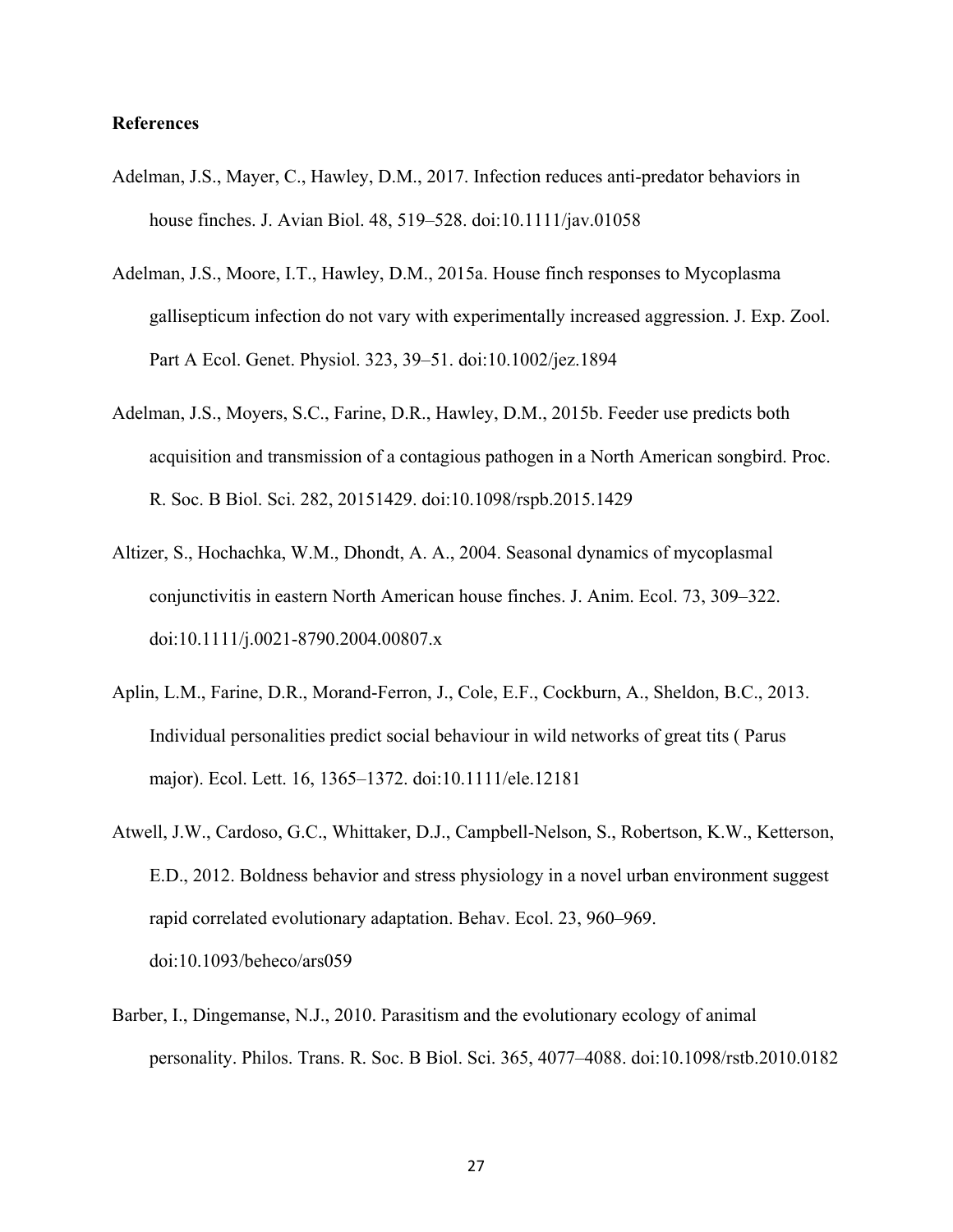- Baugh, A.T., Schaper, S. V, Hau, M., Cockrem, J.F., de Goede, P., van Oers, K., 2012. Corticosterone responses differ between lines of great tits (Parus major) selected for divergent personalities. Gen. Comp. Endocrinol. 175, 488–94. doi:10.1016/j.ygcen.2011.12.012
- Baugh, A.T., van Oers, K., Naguib, M., Hau, M., 2013. Initial reactivity and magnitude of the acute stress response associated with personality in wild great tits (Parus major). Gen. Comp. Endocrinol. 189, 96–104. doi:10.1016/j.ygcen.2013.04.030
- Bejder, L., Fletcher, D., Bräger, S., 1998. A method for testing association patterns of social animals. Anim. Behav. 56, 719–725. doi:10.1006/anbe.1998.0802
- Best, E.C., Blomberg, S.P., Goldizen, A.W., 2015. Shy female kangaroos seek safety in numbers and have fewer preferred friendships. Behav. Ecol. 26, 639–646. doi:10.1093/beheco/arv003
- Bonier, F., Moore, I.T., Robertson, R.J., 2011. The stress of parenthood? Increased glucocorticoids in birds with experimentally enlarged broods. Biol. Lett. 7, 944–946. doi:10.1098/rsbl.2011.0391
- Bonter, D.N., Zuckerberg, B., Sedgwick, C.W., Hochachka, W.M., 2013. Daily foraging patterns in free-living birds: exploring the predation-starvation trade-off. Proc. Biol. Sci. 280, 20123087. doi:10.1098/rspb.2012.3087
- Boon, A.K., Reale, D., Boutin, S., 2008. Personality , habitat use , and their consequences for survival in North American red squirrels *Tamiasciurus hudsonicus*. Oikos 117, 1321–1328. doi:10.1111/j.2008.0030-1299.16567.x

Boyer, N., Réale, D., Marmet, J., Pisanu, B., Chapuis, J.-L., 2010. Personality, space use and tick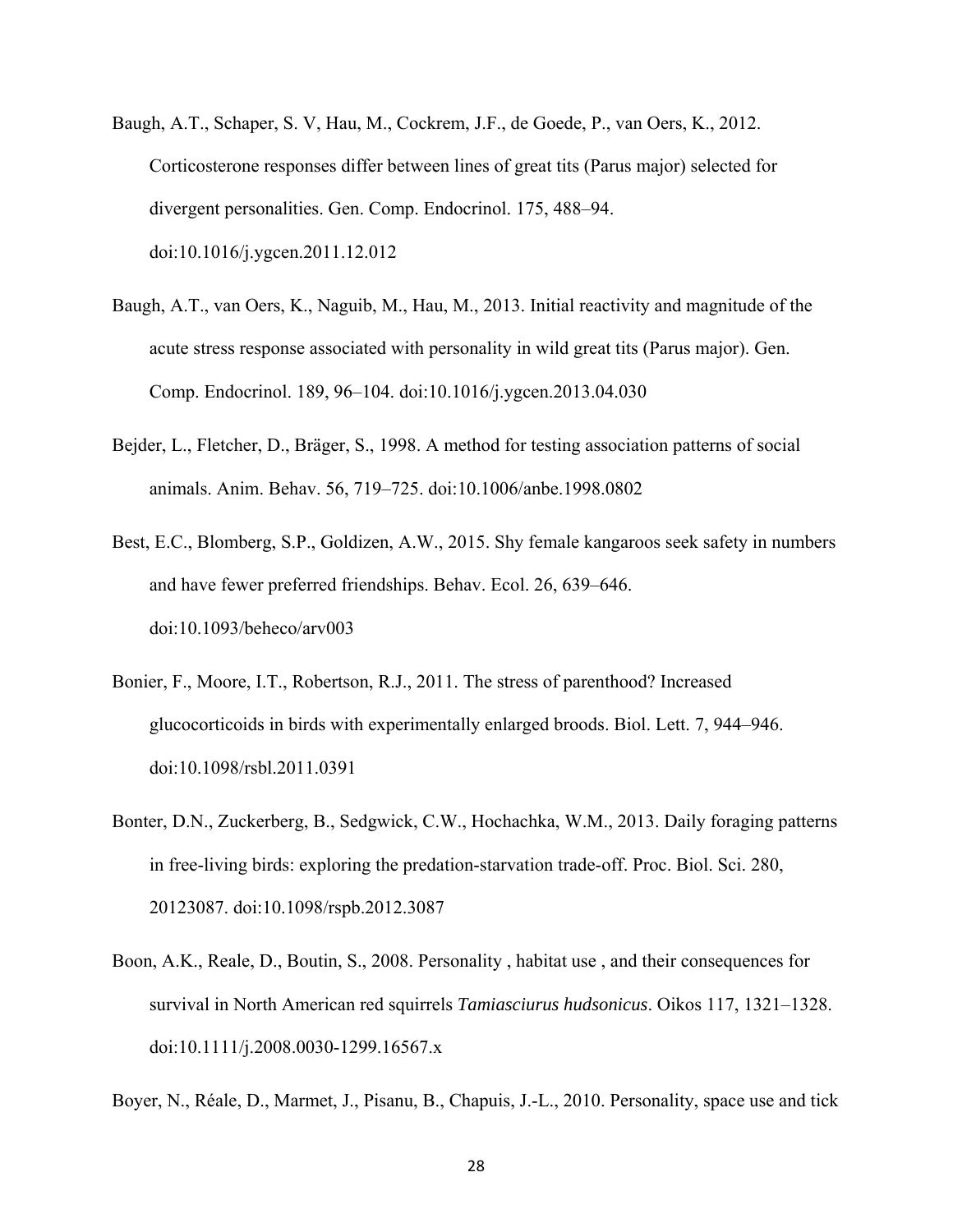load in an introduced population of Siberian chipmunks Tamias sibiricus. J. Anim. Ecol. 79, 538–47. doi:10.1111/j.1365-2656.2010.01659.x

- Bridge, E.S., Bonter, D.N., 2011. A low-cost radio frequency identification device for ornithological research. J. F. Ornithol. 82, 52–59. doi:10.1111/j.1557-9263.2010.00307.x
- Bull, C.M., Godfrey, S.S., Gordon, D.M., 2012. Social networks and the spread of Salmonella in a sleepy lizard population. Mol. Ecol. 21, 4386–92. doi:10.1111/j.1365-294X.2012.05653.x

Butts, C., 2014. sna: Tools for Social Network Analysis.

- Careau, V., Thomas, D., Humphries, M.M., Réale, D., 2008. Energy metabolism and animal personality. Oikos 117, 641–653. doi:10.1111/j.0030-1299.2008.16513.x
- Carere, C., Caramaschi, D., Fawcett, T.W., 2010. Covariation between personalities and individual differences in coping with stress : Converging evidence and hypotheses 56, 728– 741.
- Croft, D.P., Madden, J.R., Franks, D.W., James, R., 2011. Hypothesis testing in animal social networks. Trends Ecol. Evol. 26, 502–507. doi:10.1016/j.tree.2011.05.012
- David, M., Auclair, Y., Cézilly, F., 2011. Personality predicts social dominance in female zebra finches, Taeniopygia guttata, in a feeding context. Anim. Behav. 81, 219–224. doi:10.1016/j.anbehav.2010.10.008
- Demas, G.E., Adamo, S.A., French, S.S., 2011. Neuroendocrine-immune crosstalk in vertebrates and invertebrates: implications for host defence. Funct. Ecol. 25, 29–39. doi:10.1111/j.1365-2435.2010.01738.x

Dhondt, A.A., Dhondt, K. V, Hawley, D.M., Jennelle, C.S., 2007a. Experimental evidence for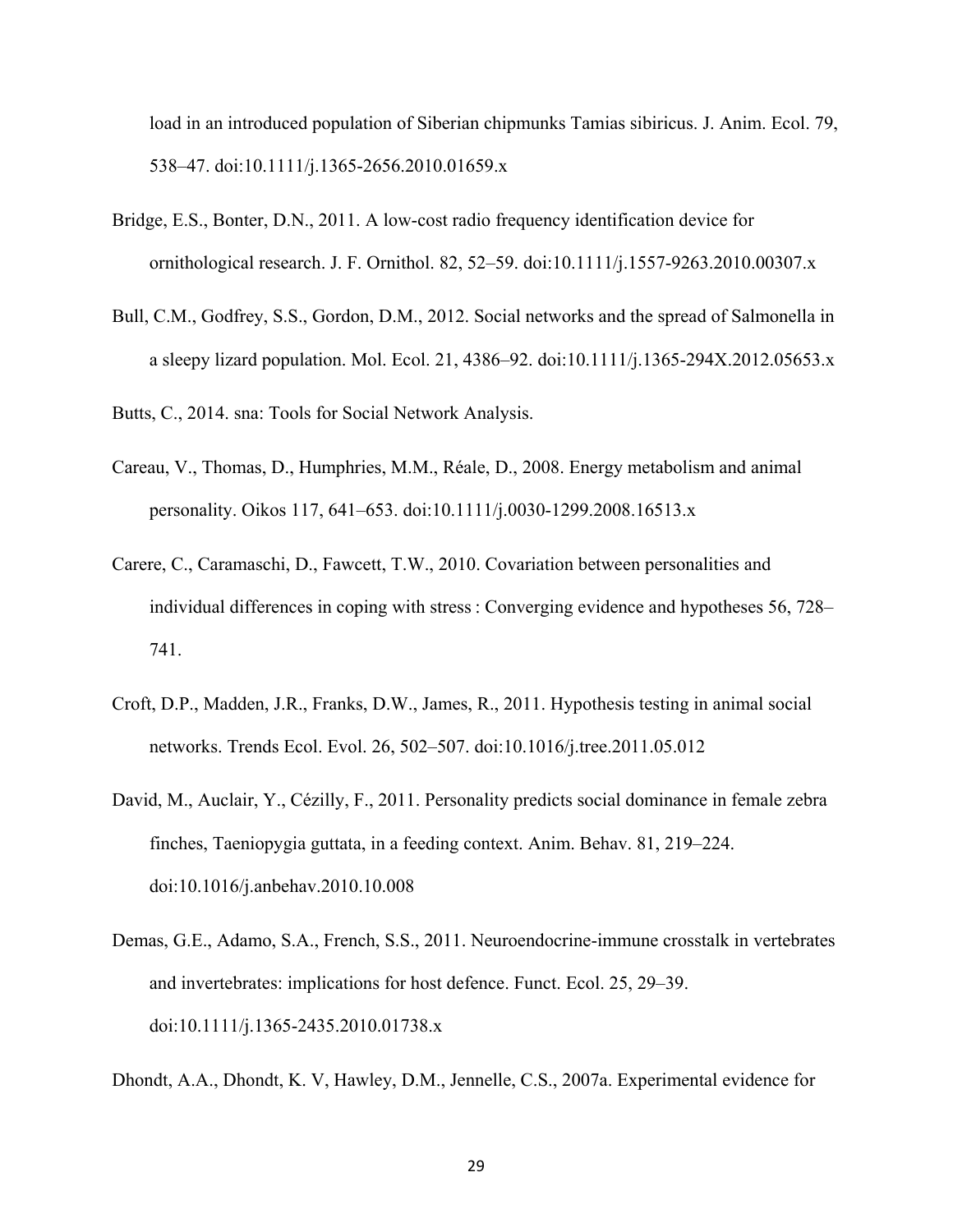transmission of Mycoplasma gallisepticum in house finches by fomites. Avian Pathol. 36, 205–208. doi:10.1080/03079450701286277

- Dhondt, A.A., Driscoll, M.J.L., Swarthout, E.C.H., 2007b. House Finch Carpodacus mexicanus roosting behaviour during the non-breeding season and possible effects of mycoplasmal conjunctivitis. Ibis (Lond. 1859). 149, 1–9. doi:10.1111/j.1474-919X.2006.00588.x
- Dingemanse, N., Both, C., Drent, P., Van Oers, K., Van Noordwijk, A., 2002. Repeatability and heritability of exploratory behaviour in great tits from the wild. Anim. Behav. 64, 929–938. doi:10.1006/anbe.2002.2006
- Dingemanse, N.J., De Goede, P., 2004. The relation between dominance and exploratory behavior is context-dependent in wild great tits. Behav. Ecol. 15, 1023–1030. doi:10.1093/beheco/arh115
- Dingemanse, N.J., Wright, J., Kazem, A.J.N., Thomas, D.K., Hickling, R., Dawnay, N., 2007. Behavioural syndromes differ predictably between 12 populations of three-spined stickleback. J. Anim. Ecol. 76, 1128–38. doi:10.1111/j.1365-2656.2007.01284.x
- Dizney, L., Dearing, M.D., 2013. The role of behavioural heterogeneity on infection patterns: implications for pathogen transmission. Anim. Behav. 86, 911–916. doi:10.1016/j.anbehav.2013.08.003
- Dosmann, A., Brooks, K.C., Mateo, J.M., 2015. Evidence for a mechanism of phenotypic integration of behaviour and innate immunity in a wild rodent: implications for animal personality and ecological immunology. Anim. Behav. 101, 179–189. doi:10.1016/j.anbehav.2014.12.026

Drent, P.J., Boon, A., Verbeek, M.E.M., 1996. Exploration, Aggressive Behaviour and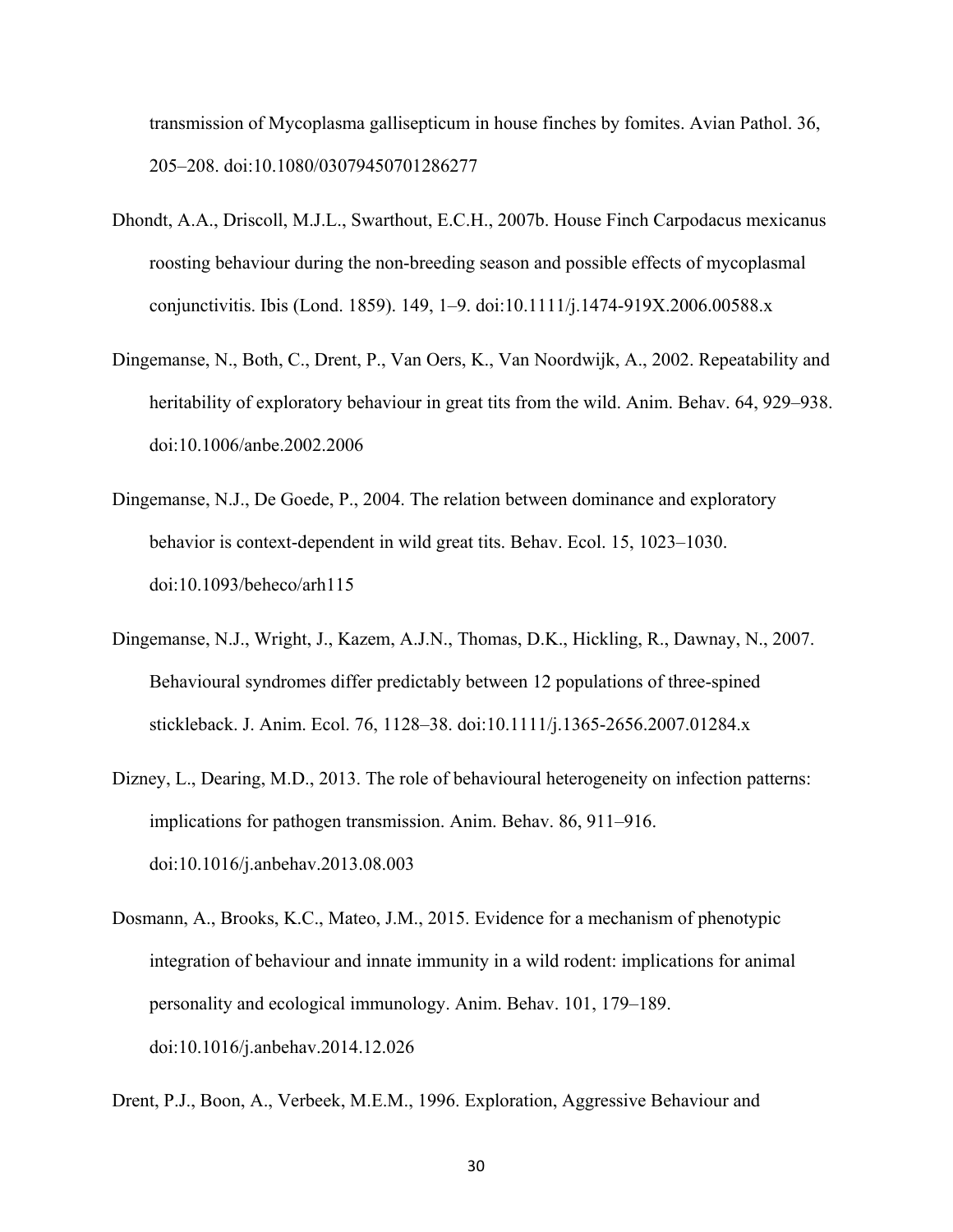Dominance in Pair-Wise Confrontations of Juvenile Male Great Tits. Behaviour 133, 945– 963. doi:10.1163/156853996X00314

- Drent, P.J., Oers, K. v., Noordwijk, A.J. v., 2002. Realized heritability of personalities in the great tit (Parus major). Proc. R. Soc. B Biol. Sci. 270, 45–51. doi:10.1098/rspb.2002.2168
- Drewe, J. a, 2010. Who infects whom? Social networks and tuberculosis transmission in wild meerkats. Proc. Biol. Sci. 277, 633–42. doi:10.1098/rspb.2009.1775
- Dunn, E.H., Tessaglia, D.L., 1994. Predation of Birds at Feeders in Winter (Depredación De Aves En Comederos Durante El Invierno). J. F. Onrithology 65, 8–16.
- Farine, D.R., 2013. Animal social network inference and permutations for ecologists in R using asnipe. Methods Ecol. Evol. 4, 1187–1194. doi:10.1111/2041-210X.12121
- Farine, D.R., Whitehead, H., 2015. Constructing, conducting and interpreting animal social network analysis. J. Anim. Ecol. 84, 1144–1163. doi:10.1111/1365-2656.12418
- Faustino, C.R., Jennelle, C.S., Connolly, V., Davis, A.K., Swarthout, E.C., Dhondt, A.A., Cooch, E.G., 2004. Mycoplasma gallisepticum infection dynamics in a house finch population: seasonal variation in survival, encounter and transmission rate. J. Anim. Ecol. 73, 651–669. doi:10.1111/j.0021-8790.2004.00840.x
- Favati, A., Leimar, O., Løvlie, H., 2014. Personality predicts social dominance in male domestic fowl. PLoS One 9, e103535. doi:10.1371/journal.pone.0103535
- Fenner, A.L., Godfrey, S.S., Michael Bull, C., 2011. Using social networks to deduce whether residents or dispersers spread parasites in a lizard population. J. Anim. Ecol. 80, 835–43. doi:10.1111/j.1365-2656.2011.01825.x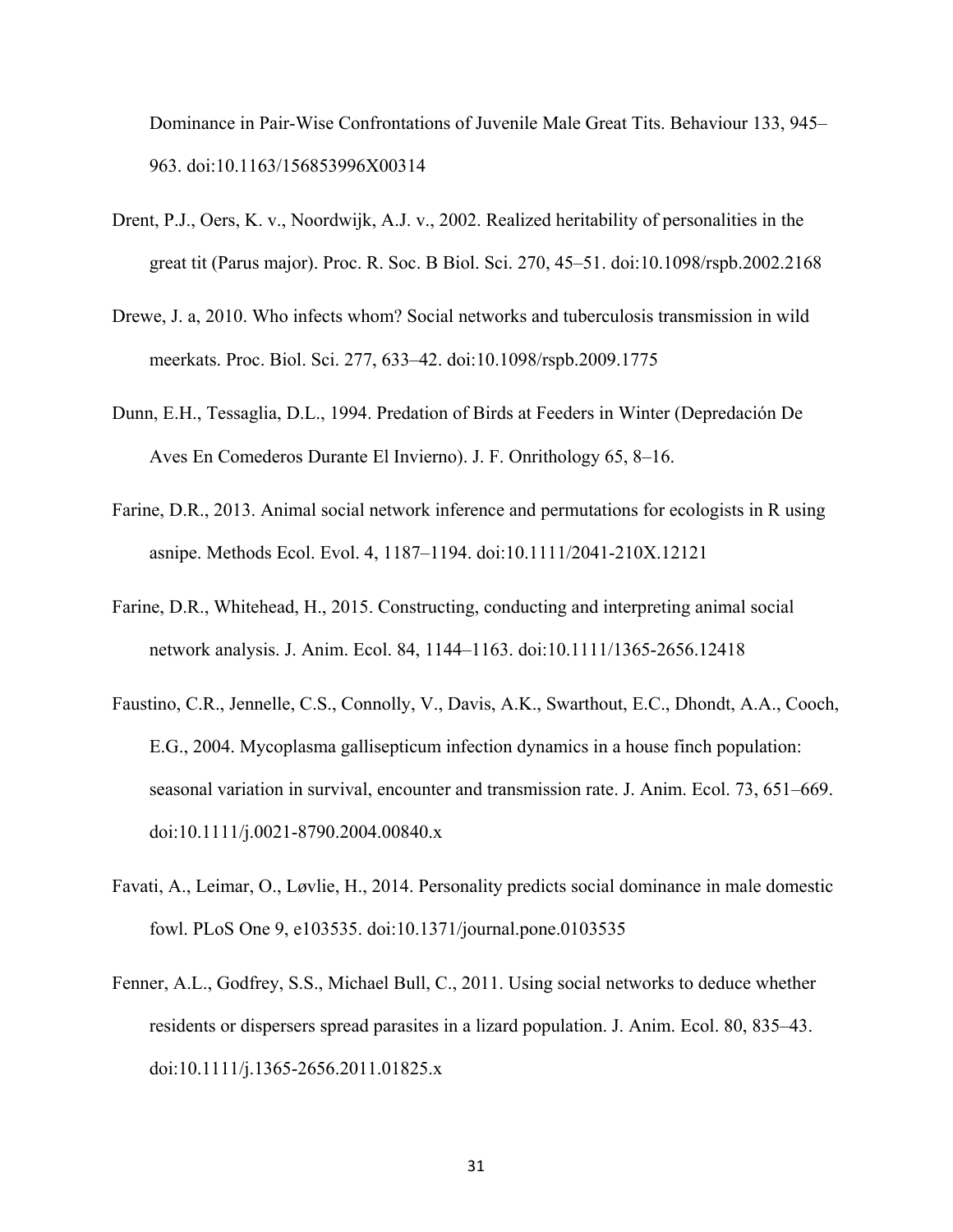- Fischer, J.R., Stallknecht, D.E., Luttrell, P., Dhondt, A. A, Converse, K. A, 1997. Mycoplasmal conjunctivitis in wild songbirds: the spread of a new contagious disease in a mobile host population. Emerg. Infect. Dis. 3, 69–72. doi:10.3201/eid0301.970110
- Gosler, A.G., 1991. On the use of greater covert moult and pectoral muscle as measures of condition in passerines with data for the Great Tit Parus major. Bird Study 38, 1–9. doi:10.1080/00063659109477061
- Gyuris, E., Hankó, J.F., Feró, O., Barta, Z., 2016. Personality and ectoparasitic mites (*Hemipteroseius adleri*) in firebugs (*Pyrrhocoris apterus*). Behav. Processes 122, 67–74. doi:10.1016/j.beproc.2015.11.011
- Hamede, R.K., McCallum, H., Jones, M., 2013. Biting injuries and transmission of Tasmanian devil facial tumour disease. J. Anim. Ecol. 82, 182–90. doi:10.1111/j.1365- 2656.2012.02025.x
- Hartup, B.K., Mohammed, H.O., Kollias, G. V, Dhondt, A.A., 1998. Risk factors associated with mycoplasmal conjunctivitis in house finches. J. Wildl. Dis. 34, 281–8. doi:10.7589/0090- 3558-34.2.281
- Hau, M., Casagrande, S., Ouyang, J.Q., Baugh, A.T., 2016. Glucocorticoid-Mediated Phenotypes in Vertebrates. pp. 41–115. doi:10.1016/bs.asb.2016.01.002
- Hawley, D.M., Etienne, R.S., Ezenwa, V.O., Jolles, A.E., 2011. Does animal behavior underlie covariation between hosts' exposure to infectious agents and susceptibility to infection? Implications for disease dynamics. Integr. Comp. Biol. 51, 528–39. doi:10.1093/icb/icr062
- Hawley, D.M., Lindström, K., Wikelski, M., 2006. Experimentally increased social competition compromises humoral immune responses in house finches. Horm. Behav. 49, 417–24.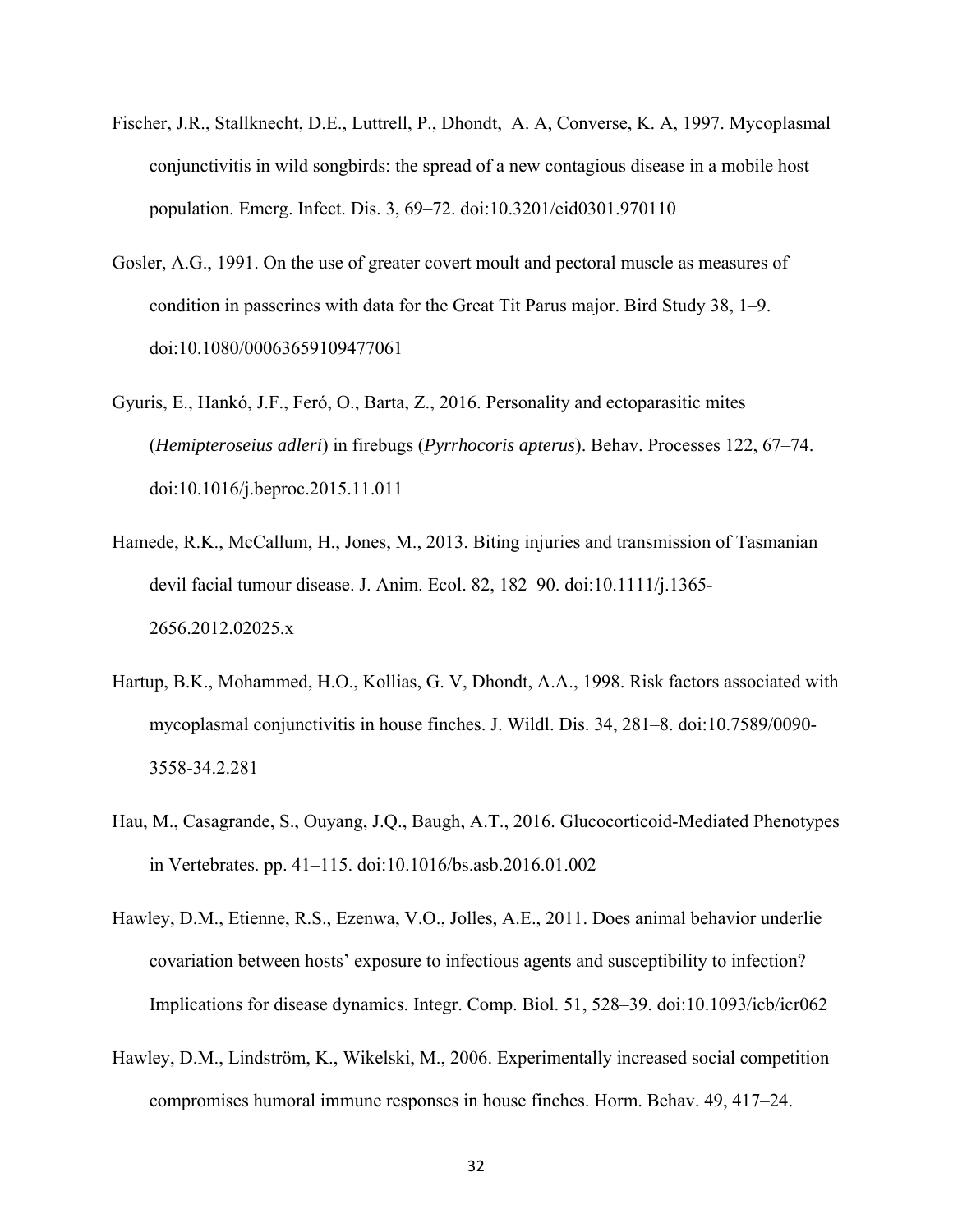doi:10.1016/j.yhbeh.2005.09.003

- Huntingford, F.A., 1976. The relationship between anti-predator behaviour and aggression among conspecifics in the three-spined stickleback, Gatherosteus aculeatus. Anim. Behav. 24, 245–260.
- Keiser, C.N., Pinter-Wollman, N., Augustine, D.A., Ziemba, M.J., Hao, L., Lawrence, J.G., Pruitt, J.N., 2016. Individual differences in boldness influence patterns of social interactions and the transmission of cuticular bacteria among group-mates. Proc. R. Soc. B Biol. Sci. 283, 20160457. doi:10.1098/rspb.2016.0457
- Lendvai, A.Z., Bókony, V., Chastel, O., 2011. Coping with novelty and stress in free-living house sparrows. J. Exp. Biol. 214, 821–8. doi:10.1242/jeb.047712
- Lopes, P.C., 2017. Why are behavioral and immune traits linked? Horm. Behav. 88, 52–59. doi:10.1016/j.yhbeh.2016.09.008
- Love, A.C., Foltz, S.L., Adelman, J.S., Moore, I.T., Hawley, D.M., 2016. Changes in corticosterone concentrations and behavior during Mycoplasma gallisepticum infection in house finches (Haemorhous mexicanus). Gen. Comp. Endocrinol. 235, 70–77. doi:10.1016/j.ygcen.2016.06.008
- MacIntosh, A.J.J., Jacobs, A., Garcia, C., Shimizu, K., Mouri, K., Huffman, M. a, Hernandez, A.D., 2012. Monkeys in the middle: parasite transmission through the social network of a wild primate. PLoS One 7, e51144. doi:10.1371/journal.pone.0051144
- Martins, T.L.F., Roberts, M.L., Giblin, I., Huxham, R., Evans, M.R., 2007. Speed of exploration and risk-taking behavior are linked to corticosterone titres in zebra finches. Horm. Behav. 52, 445–53. doi:10.1016/j.yhbeh.2007.06.007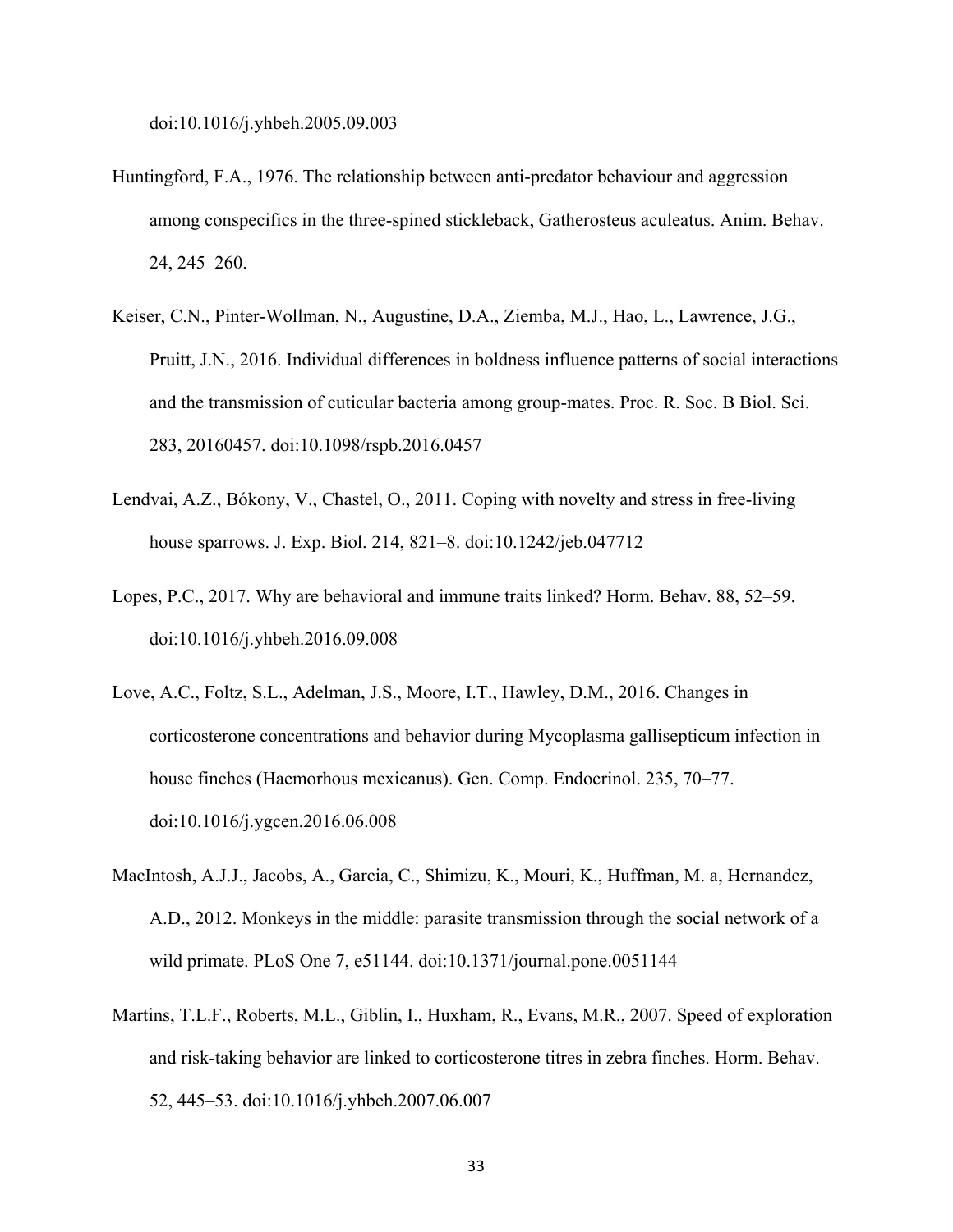- McCowan, L.S., Griffith, S.C., 2015. Active but asocial: exploration and activity is linked to social behaviour in a colonially breeding finch. Behaviour 152, 1145–1167. doi:10.1163/1568539X-00003272
- McCowan, L.S.C., Griffith, S.C., 2015. Active but asocial: exploration and activity is linked to social behaviour in a colonially breeding finch. Behaviour 152, 1145–1167. doi:10.1163/1568539X-00003272
- McGlothlin, J.W., Ketterson, E.D., 2008. Hormone-mediated suites as adaptations and evolutionary constraints. Philos. Trans. R. Soc. B Biol. Sci. 363, 1611–1620. doi:10.1098/rstb.2007.0002
- Natoli, E., Say, L., Cafazzo, S., Bonanni, R., Schmid, M., Pontier, D., 2005. Bold attitude makes male urban feral domestic cats more vulnerable to Feline Immunodeficiency Virus. Neurosci. Biobehav. Rev. 29, 151–157. doi:10.1016/j.neubiorev.2004.06.011
- Neumann, C., Duboscq, J., Dubuc, C., Ginting, A., Irwan, A.M., Agil, M., Widdig, A., Engelhardt, A., 2011. Assessing dominance hierarchies: Validation and advantages of progressive evaluation with Elo-rating. Anim. Behav. 82, 911–921. doi:10.1016/j.anbehav.2011.07.016
- Oh, K.P., Badyaev, a V, 2010. Structure of social networks in a passerine bird: consequences for sexual selection and the evolution of mating strategies. Am. Nat. 176, E80–E89. doi:Doi 10.1086/655216
- Pike, T.W., Samanta, M., Lindstrom, J., Royle, N.J., 2008. Behavioural phenotype affects social interactions in an animal network. Proc. R. Soc. B-Biological Sci. 275, 2515–2520. doi:Doi 10.1098/Rspb.2008.0744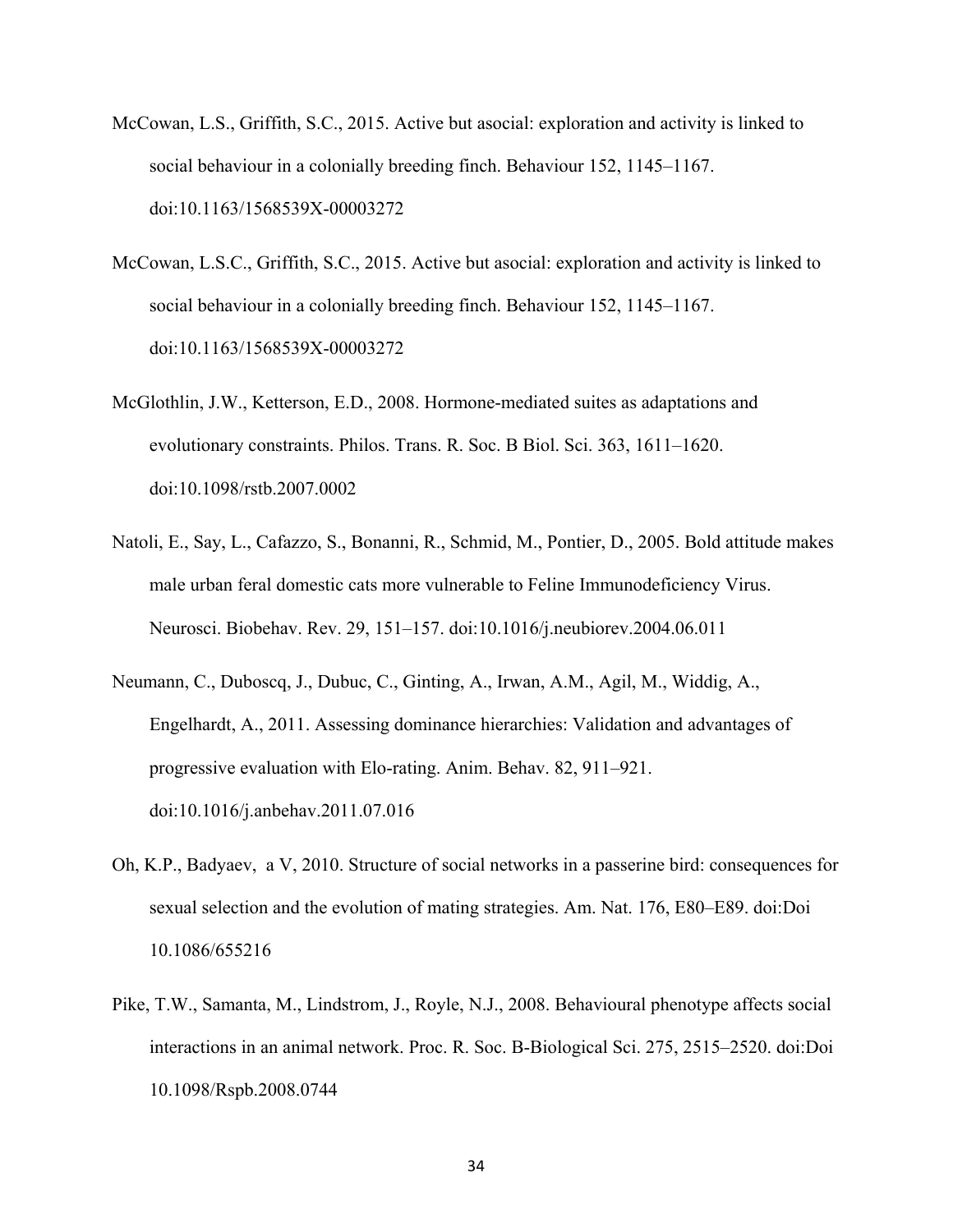- Pruitt, J.N., Modlmeier, A.P., 2015. Animal personality in a foundation species drives community divergence and collapse in the wild. J. Anim. Ecol. 84, 1461–1468. doi:10.1111/1365-2656.12406
- Psorakis, I., Roberts, S.J., Rezek, I., Sheldon, B.C., 2012. Inferring social network structure in ecological systems from spatio-temporal data streams. J. R. Soc. Interface 9, 3055–66. doi:10.1098/rsif.2012.0223
- Psorakis, I., Voelkl, B., Garroway, C.J., Radersma, R., Aplin, L.M., Crates, R.A., Culina, A., Farine, D.R., Firth, J.A., Hinde, C.A., Kidd, L.R., Milligan, N.D., Roberts, S.J., Verhelst, B., Sheldon, B.C., 2015. Inferring social structure from temporal data. Behav. Ecol. Sociobiol. 69, 857–866. doi:10.1007/s00265-015-1906-0
- Quinn, J.L., Cole, E.F., Bates, J., Payne, R.W., Cresswell, W., 2011. Personality predicts individual responsiveness to the risks of starvation and predation. Proc. Biol. Sci. doi:10.1098/rspb.2011.2227
- R Development Core Team, 2014. R: A Language and Environment for Statistical Computing. in.
- Réale, D., Dingemanse, N.J., Kazem, A.J.N., Wright, J., 2010. Evolutionary and ecological approaches to the study of personality. Philos. Trans. R. Soc. Lond. B. Biol. Sci. 365, 3937– 3946. doi:10.1098/rstb.2010.0222
- Romero, L.M., Reed, J.M., 2005. Collecting baseline corticosterone samples in the field: is under 3 min good enough? Comp. Biochem. Physiol. Part A Mol. Integr. Physiol. 140, 73–79. doi:10.1016/j.cbpb.2004.11.004

Sánchez-Tójar, A., Schroeder, J., Farine, D.R., 2017. A practical guide for inferring reliable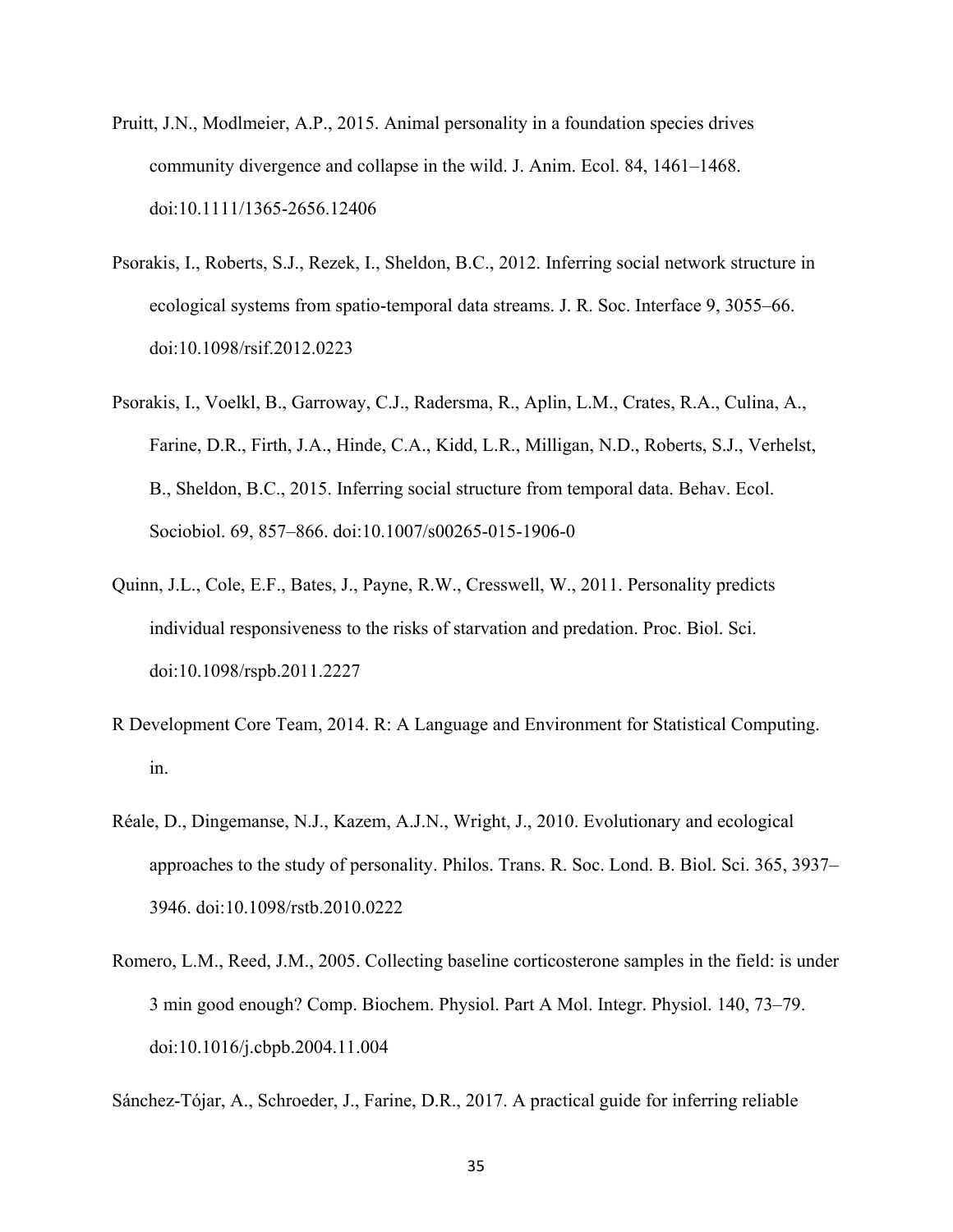dominance hierarchies and estimating their uncertainty. J. Anim. Ecol. doi:10.1111/1365- 2656.12776

- Sih, A., Bell, A., Johnson, J.C., 2004. Behavioral syndromes: an ecological and evolutionary overview. Trends Ecol Evol 19, 372–378. doi:10.1016/j.tree.2004.04.009
- Sild, E., Sepp, T., Hõrak, P., 2011. Behavioural trait covaries with immune responsiveness in a wild passerine. Brain. Behav. Immun. 25, 1349–54. doi:10.1016/j.bbi.2011.03.020
- Snijders, L., van Rooij, E.P., Burt, J.M., Hinde, C.A., van Oers, K., Naguib, M., 2014. Social networking in territorial great tits: Slow explorers have the least central social network positions. Anim. Behav. 98, 95–102. doi:10.1016/j.anbehav.2014.09.029
- Stöwe, M., Rosivall, B., Drent, P.J., Möstl, E., 2010. Selection for fast and slow exploration affects baseline and stress-induced corticosterone excretion in Great tit nestlings, Parus major. Horm. Behav. 58, 864–71. doi:10.1016/j.yhbeh.2010.08.011
- Stuber, E., Araya-Ajoy, Y., Mathot, K., 2013. Slow explorers take less risk: a problem of sampling bias in ecological studies. Behav. Ecol. 24, 1092–1098. doi:10.1093/beheco/art035
- Thompson, W., 1960a. Agonistic behavior in the House Finch. Part I: Annual cycle and display patterns. Condor 62, 245–271.
- Thompson, W., 1960b. Agonistic behavior in the House Finch. Part II: factors in aggressiveness and sociality. Condor 62, 378–402. doi:10.2307/1365167
- van Overveld, T., Matthysen, E., 2010. Personality predicts spatial responses to food manipulations in free-ranging great tits (Parus major). Biol. Lett. 6, 187–190.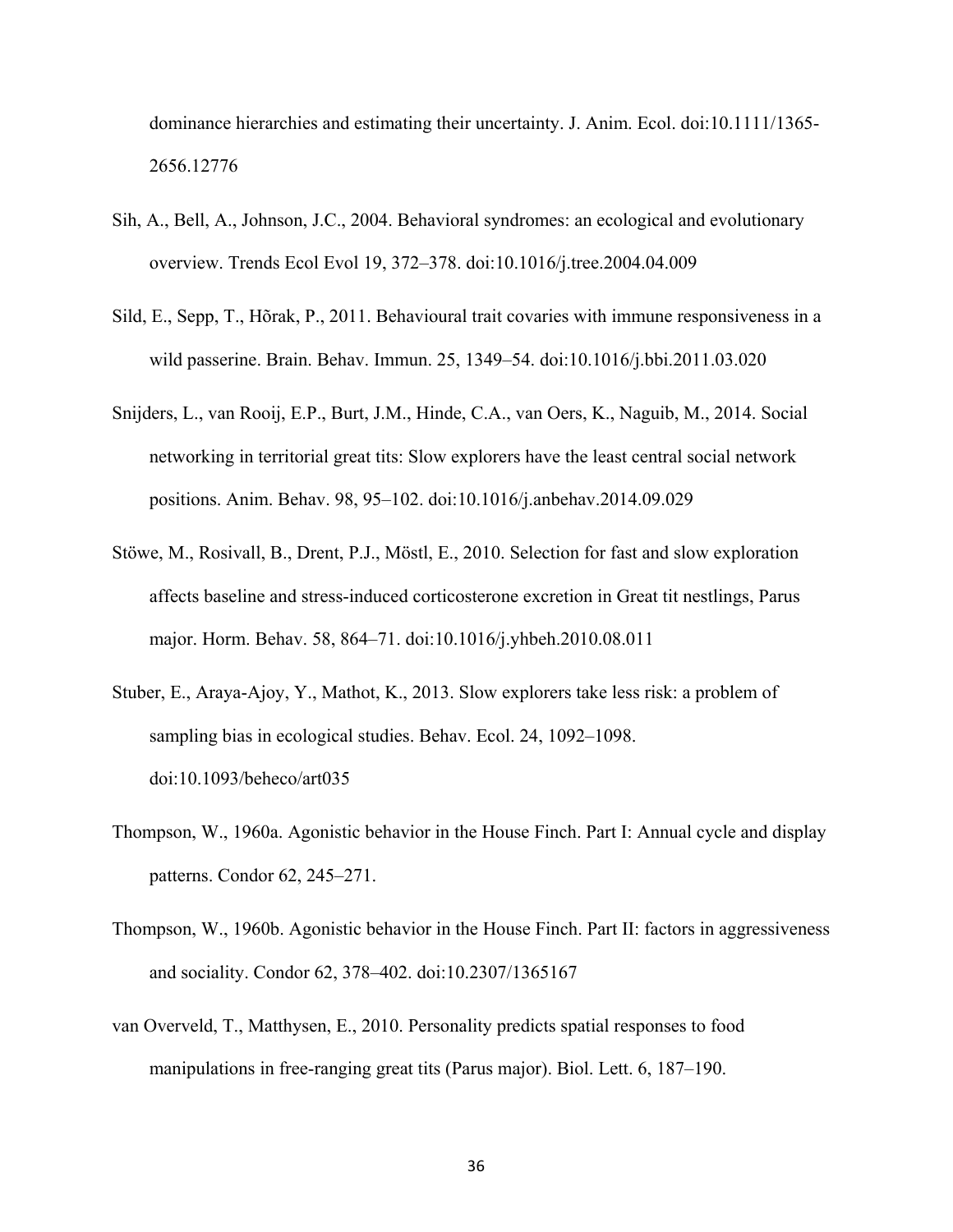doi:10.1098/rsbl.2009.0764

- Vanderwaal, K.L., Atwill, E.R., Isbell, L. a, McCowan, B., 2013. Linking social and pathogen transmission networks using microbial genetics in giraffe (Giraffa camelopardalis). J. Anim. Ecol. 406–414. doi:10.1111/1365-2656.12137
- Verbeek, M.E.M., Boon, A., Drent, P.J., 1996. Exploration, Aggressive Behaviour and Dominance in Pair-Wise Confrontations of Juvenile Male Great Tits. Behaviour 133, 945– 963. doi:10.1163/156853996X00314
- Verbeek, M.E.M., Drent, P.J., Wiepkema, P.R., 1994. Consistent individual differences in early exploratory behaviour of male great tits. Anim. Behav. 48, 1113–1121. doi:10.1006/anbe.1994.1344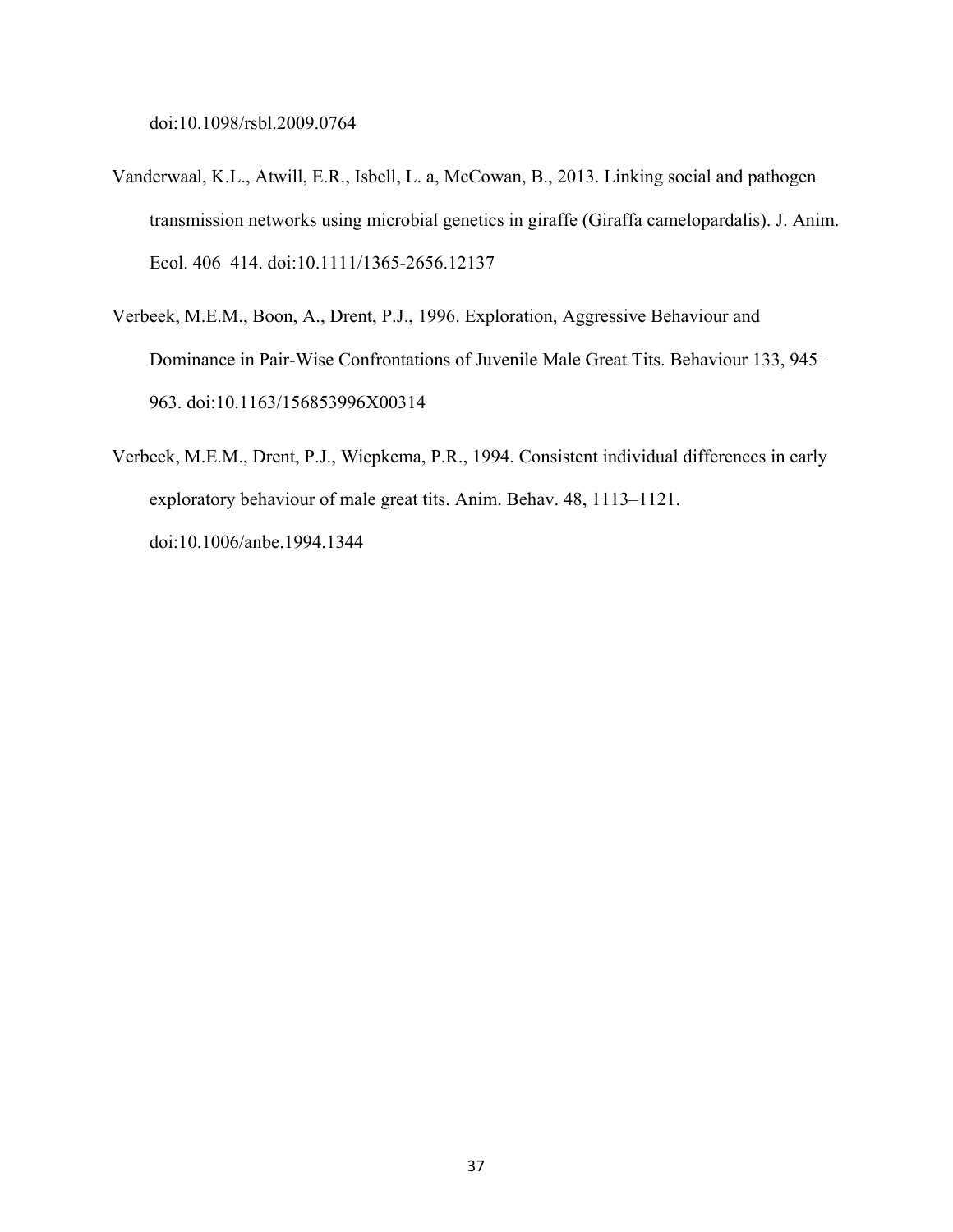# **Tables and Figures**

**Table 1.** Loading values for the two principal components used as measures of *Exploration*

(PC1) and *Exploration Latency* (PC2).

| <b>Behavior</b>                     | PC1             | PC <sub>2</sub>         |
|-------------------------------------|-----------------|-------------------------|
|                                     | ('Exploration') | ('Exploration Latency') |
| Latency to Exit Refuge (s)          | $-0.48*$        | $0.73*$                 |
| Latency to First Tree               | $-0.60*$        | $0.67*$                 |
| Number of Trees Visited             | $0.94*$         | $-0.03$                 |
| <b>Total Number of Flights</b>      | $0.89*$         | 0.21                    |
| Inter-Perch Hops                    | $0.80*$         | 0.37                    |
| Number of Unique Perches Visited    | $0.94*$         | 0.17                    |
| <b>Total Number of Perch Visits</b> | $0.89*$         | 0.38                    |
| Number of Visits to Non-Perch       | $0.40*$         | $-0.56*$                |
| Number of Ground Visits             | 0.13            | 0.19                    |

\*Significant loading values (values ≥0.4)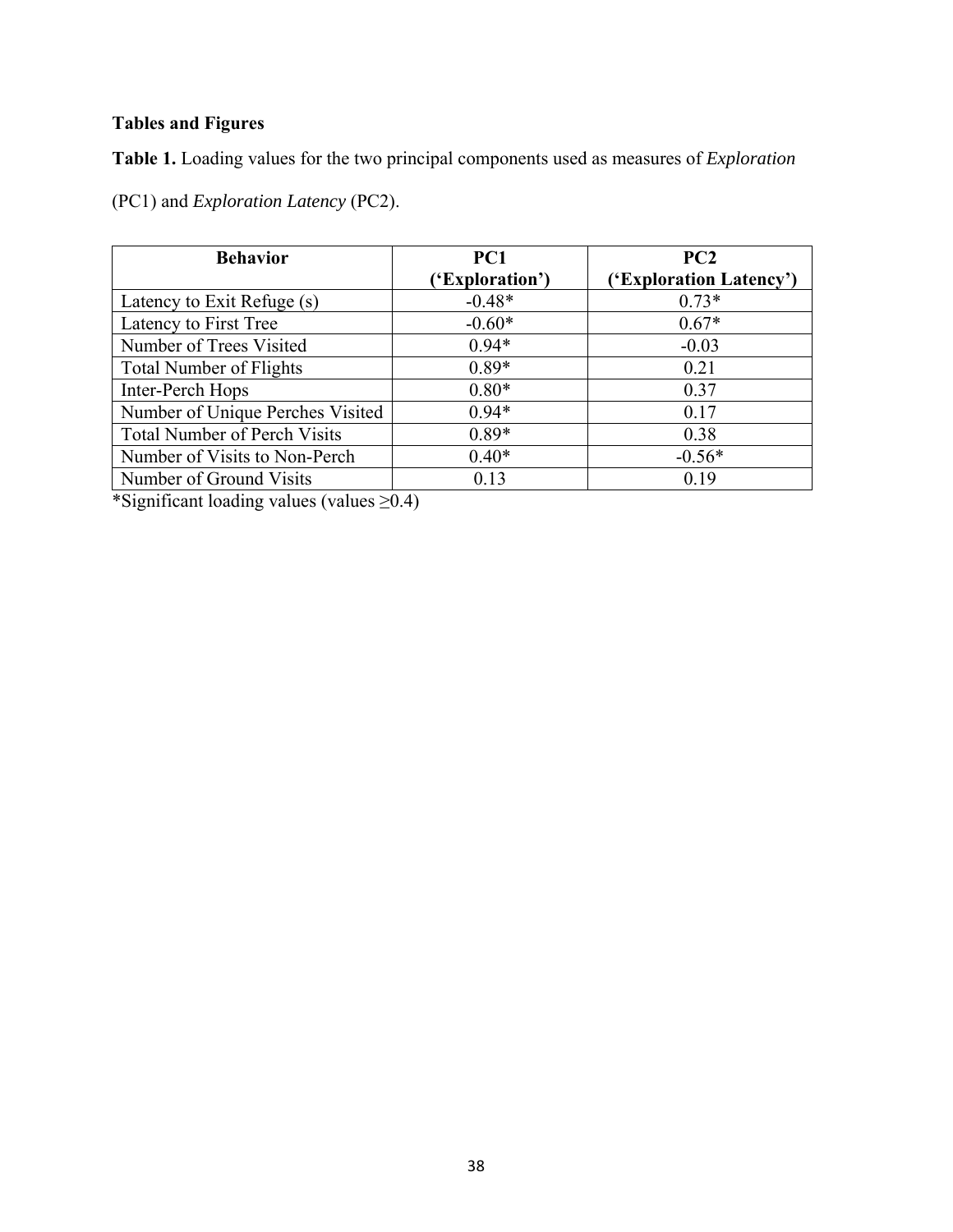

Figure 1. House finches with higher circulating baseline corticosterone concentrations at capture exhibited higher *Exploration* (PC1) in a novel environment assay, when accounting for pectoral mass index.